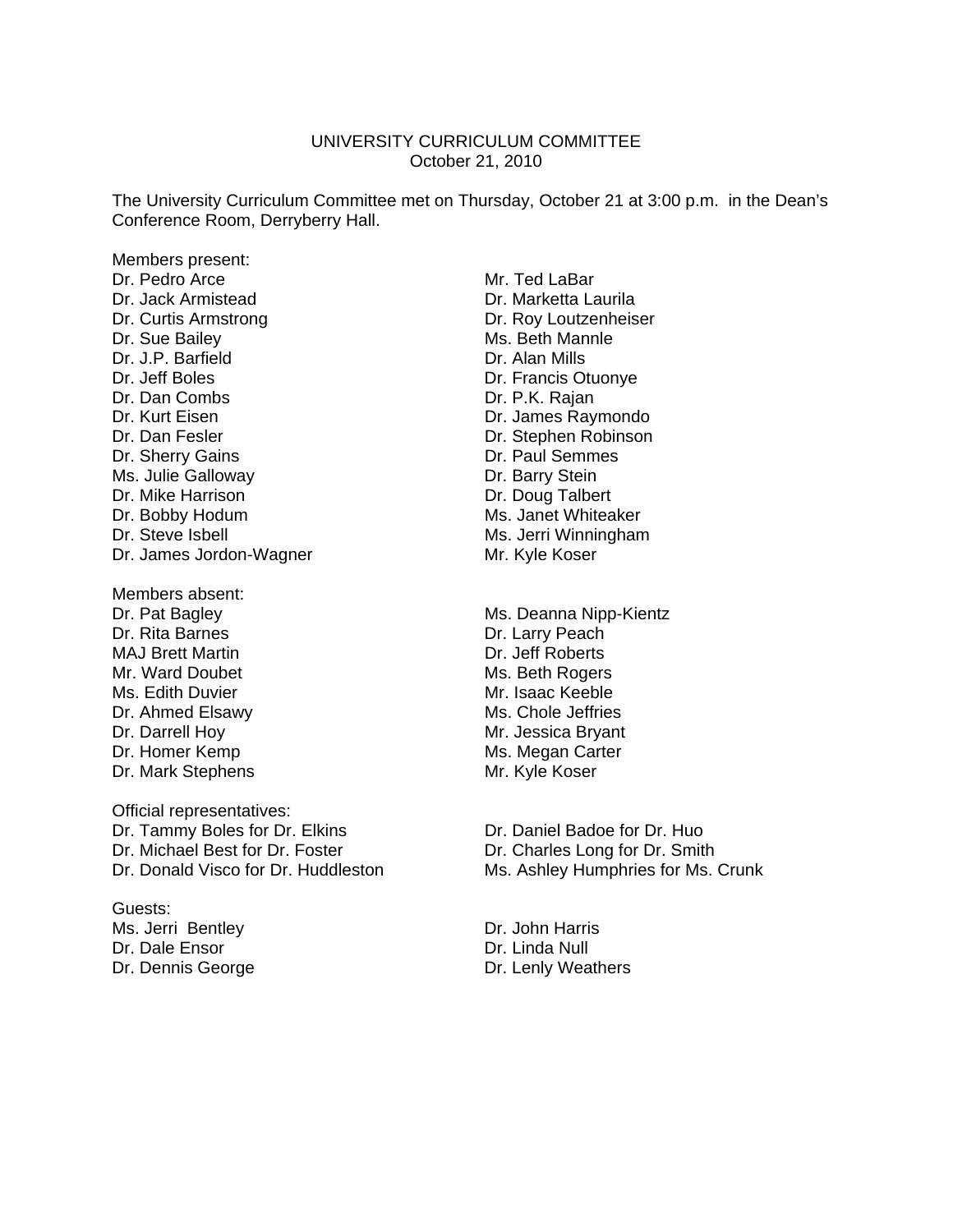# **SUMMARY OF PROCEEDINGS**

- I. Approval of agenda
- II. Approval of September 16 minutes
- III. Approval of course change from the Department of Accounting
- IV. Approval of course change from the Department of Foreign Languages
- V. Approval of course and curriculum changes from the Department of English and **Communications**
- VI. Approval of course addition in Journalism
- VII. Approval of course prerequisite changes from the Department of English and **Communications**
- VIII. Approval of course changes from the Department of Manufacturing and Industrial **Techology**
- IX. Approval of Chemistry course change (3010-3020)
- X. Approval of chemistry course change (4210)
- XI. Approval of B.S. in Environmental and Sustainability Studies
- XII. Approval of course additions, deletions and changes from the School of Human Ecology
- XIII. Approval of curriculum changes from the School of Human Ecology<br>XIV. Approval of Dual Degree Program in the College of Business
- Approval of Dual Degree Program in the College of Business

# **1. Approval of Agenda**

**Motion.** Dr. Stein moved to approve the agenda as submitted. The motion was seconded and carried.

# **2. Approval of September 16 minutes**

**Motion.** Dr. Combs moved to approve the minutes as submitted. The motion was seconded by Dr. Stein and carried.

# **3. Approval of Course Change from the Department of Accounting**

In a memorandum dated October 4, 2010, approval was requested for the following:

# Course Change:

From: LAW 3810 Legal Environment of Business

To: LAW 3810 Business Legal Environment and Ethics

**Motion.** Dr. Fesler moved to approve the change effective as soon as possible. The motion was seconded by Ms. Galloway and carried.

# **4. Approval of Course Change from the Department of Foreign Languages**

In a memorandum dated October 7, 2010, approval was requested for the following:

# Course Prerequisite Change for SPAN 1020:

From: Prerequisite: SPAN 1010

To: Prerequisite: SPAN 1010 or SPAN 1015

**Motion.** Dr. Laurila moved to approve the change effective immediately. The motion was seconded by Dr. Mills and carried.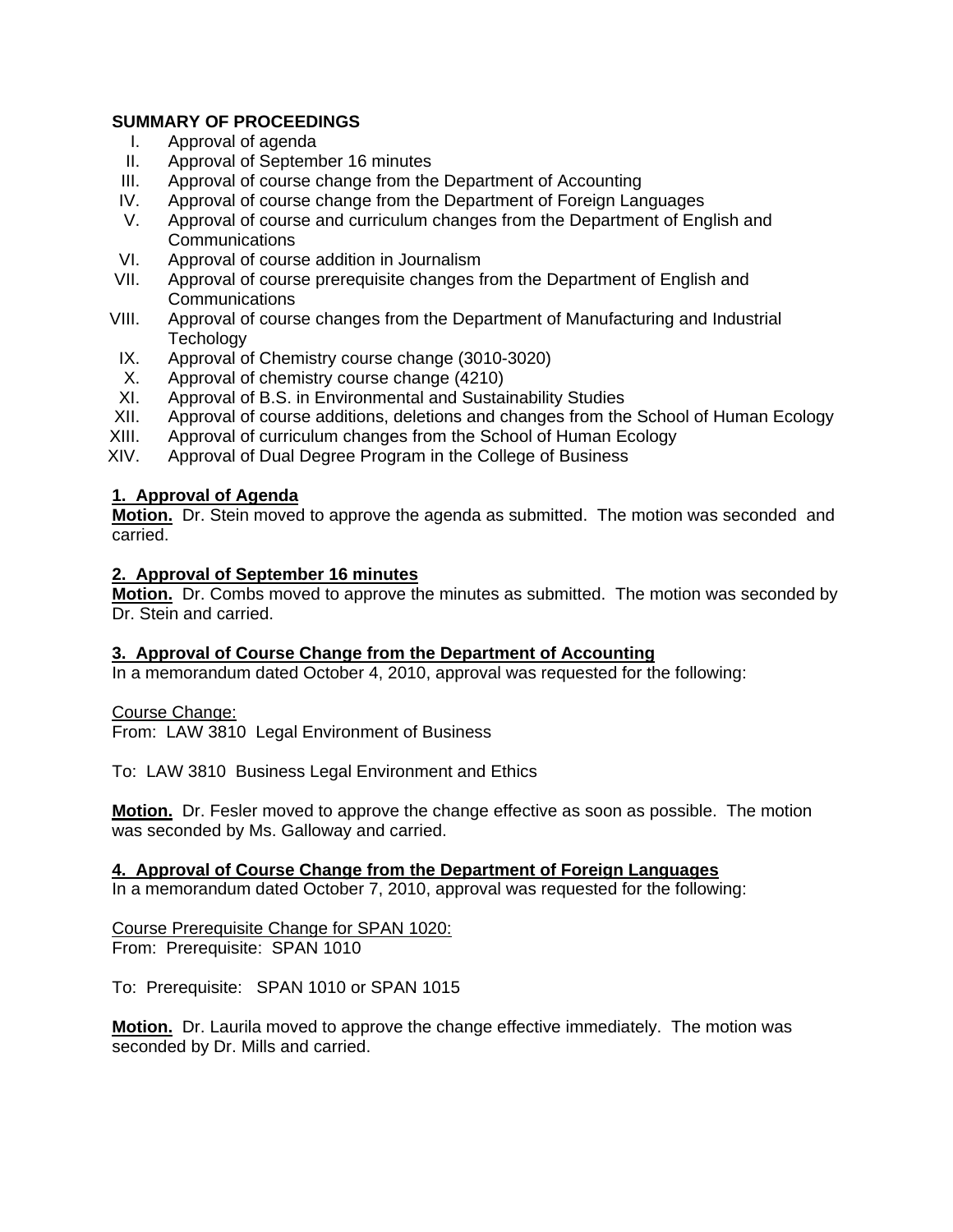### **4. Approval of Course and Curriculum Changes from the Department of English and Communications**

In a memorandum dated September 29, approval was requested for the following:

#### Course Change:

Change the prerequisites for ENGL 3400 Introduction to Creative Writing From: At least a grade of C or better in one sophomore-level literature course (ENGL 2130, 2230, 2330).

To: A grade of C or better in one sophomore-level literature course (ENGL 2130, 2230, 2330) or a grade of C or better in ENGL 3810 or ENGL 3820 or ENGL 3910 or ENGL 3920.

### Curriculum Change:

Change the wording of the first sentence of footnote one at the bottom of the curriculum description in the dramatic arts, English (writing), English (literature), and professional communications concentrations.

From: English majors meet the foreign language requirement by successfully completing a foreign language course at the 2020 level or higher (excluding Country and People) with a grade of C or better.

To: English majors meet the foreign language requirement by making a C or better in a foreign language course at the 2020 level or higher, excluding Country and the People courses, Global Studies courses, and Culture and Civilization courses.

**Motion.** Dr. Eisen moved to approve the changes. The motion was seconded by Ms. Mannle.

Dr. Laurila questioned why Culture and Civilization courses were included in the curriculum change as this is taught in the Department of Foreign Languages. After some discussion Dr. Laurila made a friendly amendment to exclude "Culture and Civilization courses" from the description.

The amended description will read:

To: English majors meet the foreign language requirement by making a C or better in a foreign language course at the 2020 level or higher, excluding Country and the People courses and Global Studies courses.

Dr. Laurila's friendly amendment was seconded.

A vote was taken on the motion as amended and the motion carried.

# **6. Approval of Journalism Course Addition**

In a memorandum dated September 30, 2010, approval was requested for the following:

# **Course Addition:**

JOUR 4710 Literary Journalism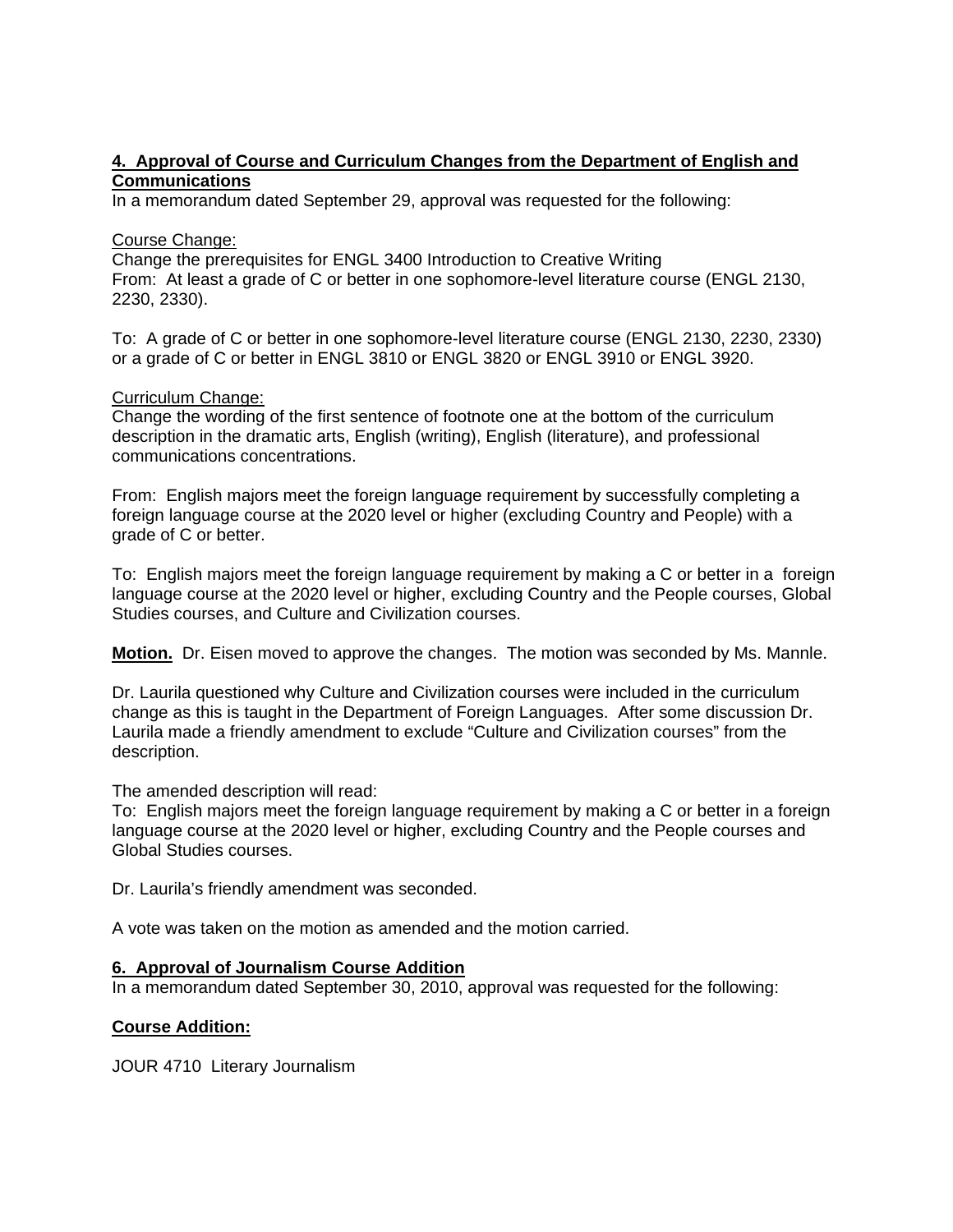**Catalogue Description:** Prerequistites: ENGL 1020 and JOUR 2220. Lec. 3 Credit: 3 Instruction in the form of the literary essay -- both short and book length -- through both reading and writing literary essays. Course may be repeated for credit provided content is different.

**Costs to department:** JOUR 4710 will involve no additional costs to the department or university. It will be taught by existing faculty from the English and Communications Department. The course will be offered on an alternating schedule (probably every other year).

**Description:** JOUR 4710 Literary Journalism, fills a void currently in Journalism offerings. While other courses describe tasks of traditional journalism, there is no course which addresses a major component of journalistic media today, literary journalism. Literary journalism may be considered articles or stories which relate specifically to the arts, but also includes the type of feature writing prominent in important literary magazines like *The Atlantic Monthly* or *The New Yorker*. Literary journalism may also be represented by book reviews and other such evaluative writing related to literature. In addition, new genres, with the prominence of the memoir form as well as the so-called non-fiction novel, pioneered by Truman Capote in *In Cold Blood* and continued by, among others, Norman Mailer in *Executioner's Song*, are part of what may be conceived as Literary Journalism.

**Justification:** It is important for journalism majors at such an institution at TTU, with an outstanding liberal arts curriculum, to have exposure to the topic of literary journalism. Although journalism majors must take courses in literature and criticism, usually they do not have much experience with the topic of specifically literary journalism.

**Qualifications of proposer**: Dr. Josie McQuail has shown a commitment to familiarizing students with both literary journalism – for many years she had students in her composition class subscribe to *The New Yorker* magazine – and with traditional newspaper content – she also had students subscribe at a special student rate to *The New York Times* newspaper for several years. She has published and read papers at academic conferences on the subject of *The New Yorker*, and she has also published book reviews and feature articles for such publications as *The Sierra Scene*, the newsletter of the local Upper Cumberland Sierra Club, as well as the *Tennes-Sierran*, the state newspaper for the Sierra Club and *Slingshot*, a national zine published out of Berkeley, CA.. Many people have written spontaneously to Dr. McQuail, complimenting here on these pieces, from as far away as Germany. Dr. McQuail was encouraged by Drs. Russ Witcher and Brenda Wilson in formulating this proposal for a course for journalism majors.

**Texts:** *Literary Journalism*, Jean Chance and William McKeen, eds.; Norman Mailer, *Armies of the Night*; John Krakauer, *Into the Wild*; Elizabeth Gilbert, *Eat Pray Love*; subscription to *New Yorker* magazine

**Assignments:** This course will be a 4000 level course; thus students will be expected to write a 12-15 pp. literary essay exhibiting the characteristics of literary journalism we have discussed. Students will also have an oral report focused on such things as important magazines in the history of literary journalism, significant authors in the history of literary journalism; issues of publishing; the influence of the internet, etc. The course will also have a midterm and a final exam. I-learn will be used in the course to share ideas and weblinks as well as course content. Students must exhibit an appreciation for and understanding of literary journalism in order to pass the course, and to communicate effectively orally and in writing. Attendance is required in the course.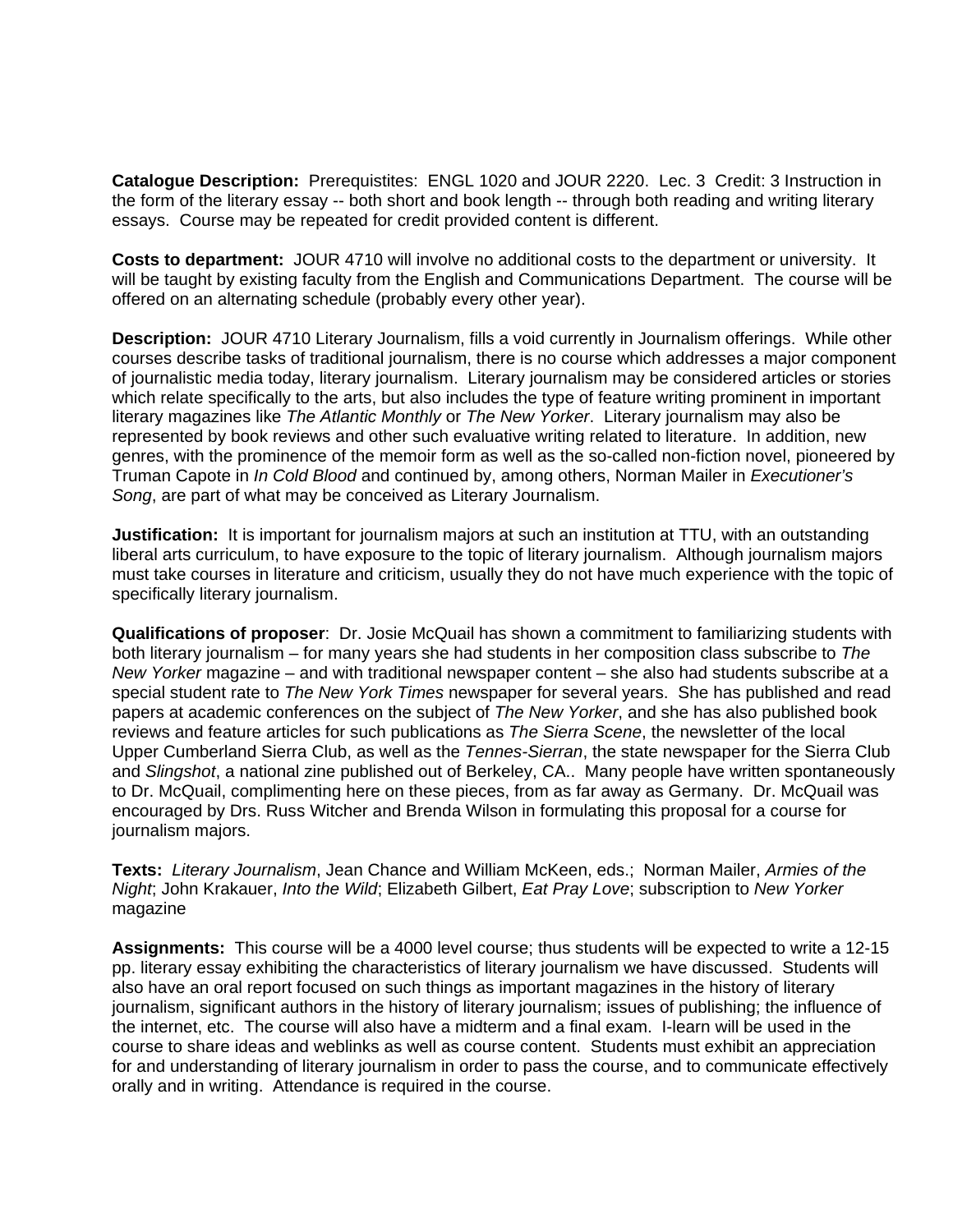#### **Sample Course Syllabus JOUR 4710**

 NOTE: Assignments as listed below may change; exchange phone numbers with someone in case your absence or tardiness causes you to miss an announced change. Random quizzes will be given periodically to ensure that students are keeping up with reading. **You should read authors assigned before class on the day they appear in the syllabus.** Attendance is required in this class and more than two unexcused absences or frequent tardiness will negatively affect your grade. Class participation will augment your grade. **FILMS**. You will be required to see some films outside of class at the media center. Be sure to sign the signup sheet in the black book at the desk being sure to give your name, class, sec. # and what film you watched. These required films need to be seen during the times indicated on the syllabus. (You will also have the opportunity of seeing specific popular films for extra credit). Films need to be seen no later than the week before final exams. DISABILITY POLICY: "Students with a disability requiring accommodations should contact the Office of Disability Services (ODS). An Accommodation Request (AR) should be completed as soon as possible, preferably by the end of the first week of the course. The ODS is located in the Roaden University Center, Room 112; phone 372-6119. No recording devices of any kind are to be used to record class lectures without specific permission. **PREREQUISITES: Journalism 2200 or 2220 or equivalent. You will also need a folder with brackets and pockets.**

**Week one:** What is literary journalism? "Introduction" to *Literary Journalism* Visit to Volpe Library to look at some current issues of such literary journals as *The New Yorker, The Atlantic Monthly, New York Times Book Review*, etc.

**Week two:** Two Stories of War, *Literary Journalism*: "The Story of Captain Waskow, Ernie Pyle; "The Unforgettable Fire," John Hersey; Ernest Hemingway, *In Our Time* (handouts); discuss current issue of *New Yorker* (this will continue for various class periods as the class goes on; timeliness and possibility of subscription allowing)

**Week three:** What makes for good writing? What makes for good literary journalism? These will be key questions. selections from "Literary Journalism" in the book *LJ*: John Updike, "hub Fans Bid Kid Adieu," Norman Mailer, "The Theatre of Ideas," Truman Capote, "Confession," Joan Didion "A California Dream." Student reports.

**Week four:** selections from "Literary Journalism" in the book *LJ*: Nora Ephron, "The Littlest Nixon," Gail Sheehy, "Redpants and Sugarman," Randy Shilts, "Patient Zero," Molly Ivins, "Soap Opera City," Nancy Shulins, "Tender Mercies." Student reports. What is New Journalism?

**Week five:** Mailer, *Armies of the Night*. Student reports. Truth value of the non-fiction novel. Student reports. Midterm.

**Week six** Mailer, *Armies of the Night*. Student reports.

**Week seven** Mailer, *Armies of the Night*. Student reports.

**Week eight**: Kralauer. Into the Wild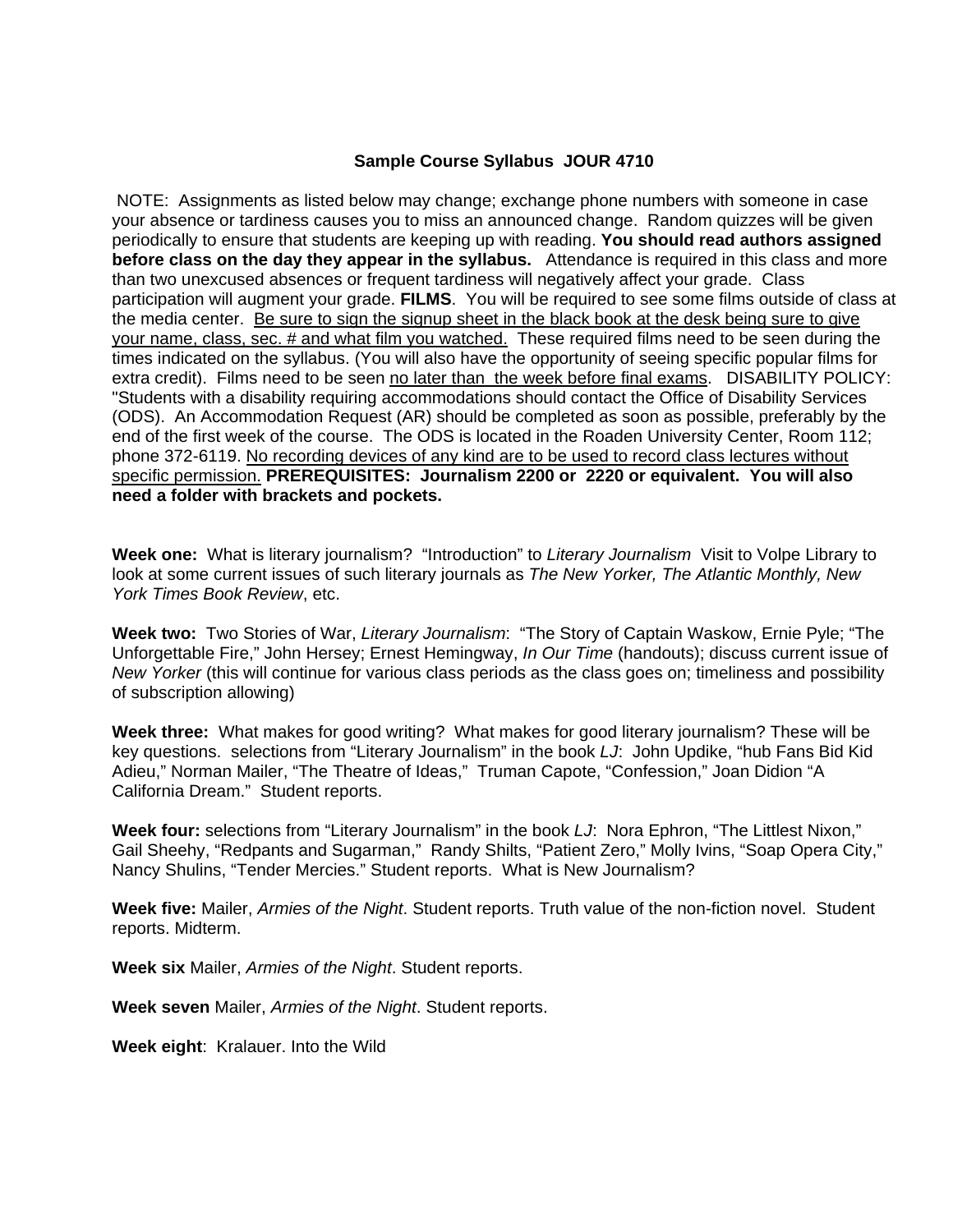**Week nine:** Kralauer. *Into the Wild*

**Week ten** Kralauer. *Into the Wild* Essay on some aspect of literary journalism.

**Week eleven:** Elizabeth Gilbert, *Eat Pray Love* The memoir as a form.

**Week twelve:** Elizabeth Gilbert, *Eat Pray Love*. Course wrapup.

**Final Exam.** 

**---------------------------------------------------------------------------------------------------------------** 

 **cut here, sign and date** 

**Folder: Please get a folder with brackets and pockets and label on the front and side with your name, and JOUR 4710. Put the signed, dated policy statement in front. Put assignments to be turned in, or graded, in brackets unless you are instructed to do otherwise. Notes on Class Policy** : The major assignments in the class include an oral report (written transcript with internal documentation and a works cited page must be turned in the day of the presentation; minimum 5 good critical sources) (30%) ; midterm (15%) ; major paper (30%) ; and a final exam (15%). Postings to a class newsgroup are due on days indicated by \* ; draft of the major paper and postings along with group work will count 10% of the grade. The draft process for the major paper must be followed, and it must be turned in to receive a grade in a timely fashion. **Failure to complete assignments will cause you to fail the class**. Quizzes may be given which will also go into the postings, draft, homework and group work grade of 10%. I-Learn. Part of the class will include an online component available on I-LEARN. Postings must be made to the class group. Other background information like WEB-links and assignments will be posted onto I-LEARN.

Name: \_\_\_\_\_\_\_\_\_\_\_\_\_\_\_\_\_\_\_\_\_\_\_\_\_\_\_\_\_ Signature: \_\_\_\_\_\_\_\_\_\_\_\_\_\_\_\_\_\_ date: \_\_

**Motion.** Dr. Combs moved to approve the addition to be effective immediately. The motion was seconded by Dr. Robinson and carried.

### **7. Approval of Course Prerequisite Changes from the Department of English and Communications**

In a memorandum dated September 30, 2010, approval was requested for the following:

#### Course Prerequisite Changes:

**A.** Change the catalog wording of PC 3250 (Professional Communication I)

#### **from**

Lec. 3. Credit 3.

The preparation of effective technical and professional reports; the preparation and delivery of effective oral reports. (Same as ENGL 3250.)

#### **to**

Lec. 3. Credit 3.

Prerequisite: ENGL 1020. The preparation of effective technical and professional reports; the preparation and delivery of effective oral reports. (Same as ENGL 3250.)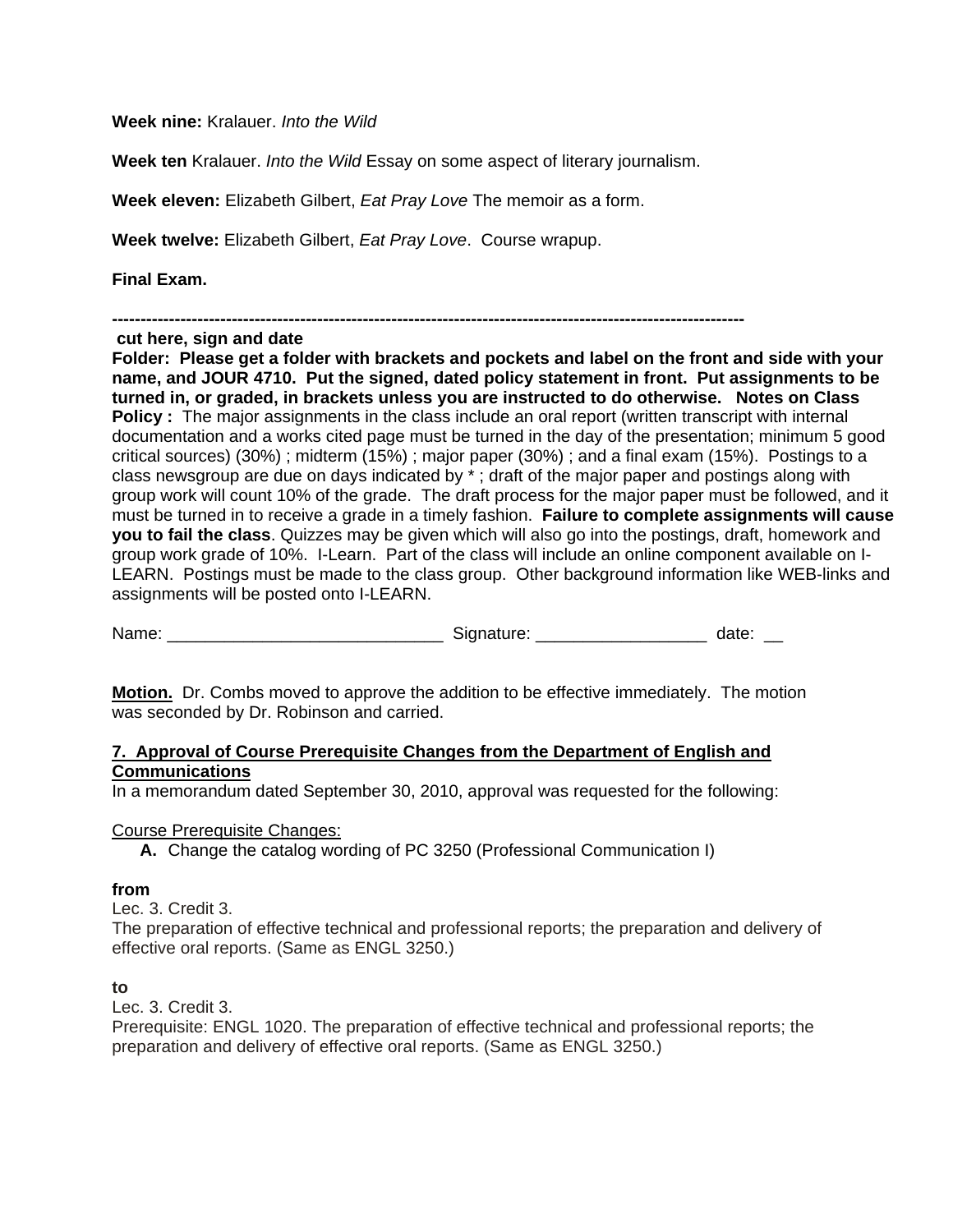B. Change the catalog wording of ENGL 3250 (Professional Communication I)

# **from**

Lec. 3. Credit 3.

The preparation of effective technical and professional reports; the preparation and delivery of effective oral reports. (Same as PC 3250.)

# **to**

Lec. 3. Credit 3.

Prerequisite: ENGL 1020. The preparation of effective technical and professional reports; the preparation and delivery of effective oral reports. (Same as PC 3250.)

**C.** Change the catalog wording of PC/WEBD 3500 (Web Site Construction/The Rhetoric of Internet Publishing)

# **from**

Lec. 3. Credit 3.

Instruction in web site analysis and document design, including background in rhetorical theory and principles.

# **to**

Lec. 3. Credit 3.

Prerequisite: ENGL 1020. Instruction in web site analysis and document design, including background in rhetorical theory and principles.

D. Change the catalog wording for PC 3700 (Technical Documents in the Professions)

# **from**

Prerequisites: ENGL 1010 and 1020. Practical experience in developing various technical documents required of persons working in professional communications. Students will focus in depth of these documents and in the technologies used to develop and publish such documents.

# **to**

Prerequisite: ENGL 3250 or PC 3250. Practical experience in developing various technical documents required of persons working in professional communications. Students will focus in depth on these documents and in the technologies used to develop and publish such documents.

E. Change the catalog wording for PC 4970 (Professional Communication II)

# **from**

Fall. Lec. 3. Credit 3. A continuation of PC 3250 with emphasis on more complex reports.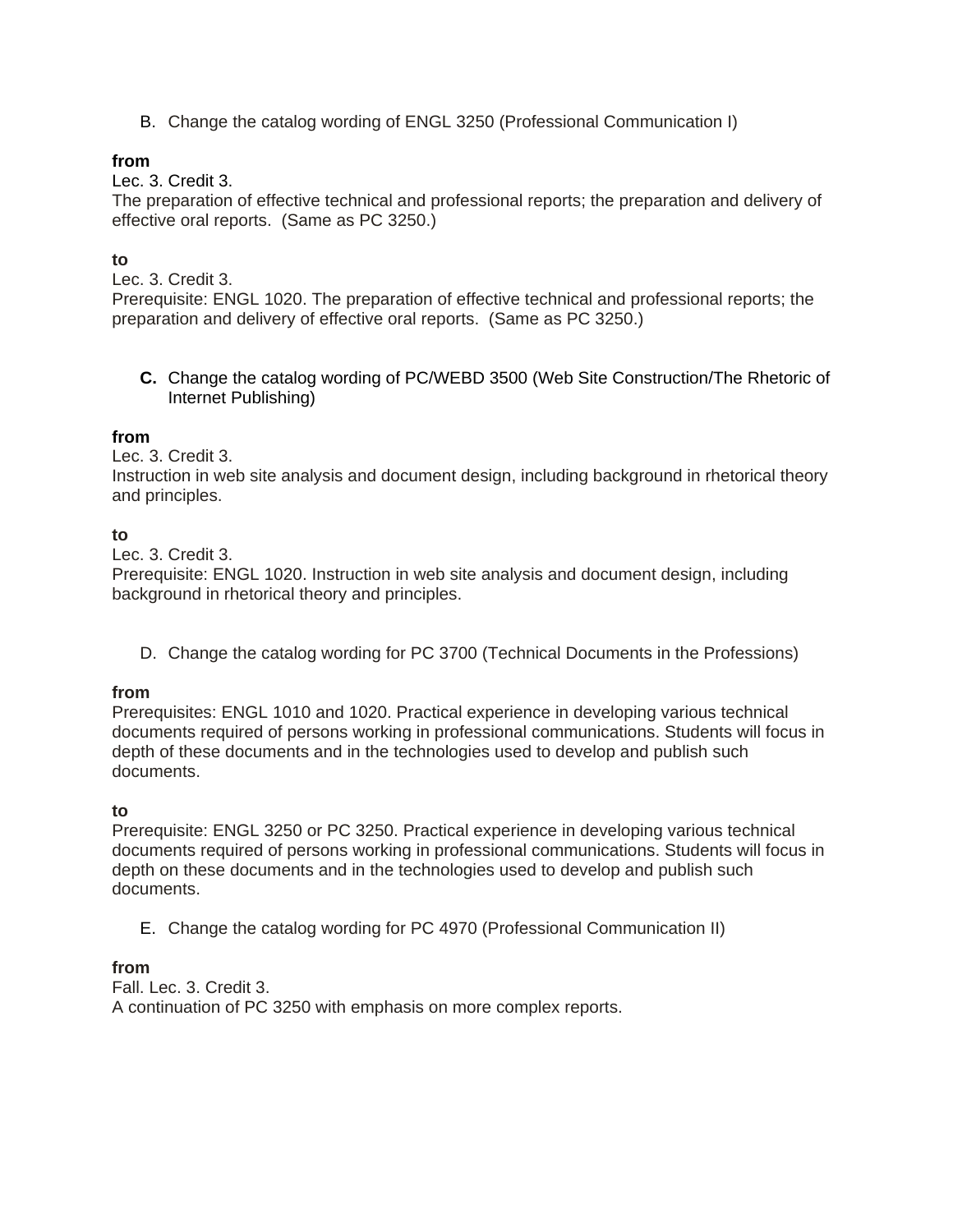# **to**

Fall. Lec. 3. Credit 3. Prerequisite: ENGL 3250 or PC 3250. A continuation of PC 3250 with emphasis on more complex reports.

F. Change the catalog wording for PC 4990 (Seminar in Professional Communication)

# **from**

Lec. 3. Credit 3.

Integrative course focusing on major concepts of professional communication.

# **to**

Lec. 3. Credit 3.

Prerequisite: PC 4970. Theory and practical experience developing business and grant proposals.

**Motion.** Dr. Combs moved to approve the changes effective Spring 2011. The motion was seconded by Dr. Barfield and carried.

# **8. Approval of Course Changes from the Department of Manufacturing and Industrial Technology**

In a memorandum dated October 6, 2010, approval was requested for the following:

# Course Changes:

# (1) **From**

# **MIT 3010. Foundry Technology.** Lec. 3. Credit 3.

Prerequisite: MIT 2010. An in-depth study of foundry operations including modern practices, equipment and materials.

# **To**

**MIT 3010. Foundry Technology.** Lec. 3. Credit 3. Prerequisite: **MIT 3000**. An in-depth study of foundry operations including modern practices, equipment and materials.

# **(2) From**

**MIT 3060. Computer Numerical Control Machining Practices.** Lec. 2. Lab. 2. Credit 3. Prerequisites: ENGR 1120 and MIT 2060. Theory of numerical control equipment and programming for machine setup and operation of CNC equipment.

**To** 

**MIT 3060. Computer Numerical Control Machining Practices.** Lec. 2. Lab. 2. Credit 3. Prerequisites: ENGR 1120 and **MIT 2063**. Theory of numerical control equipment and programming for machine setup and operation of CNC equipment

# **(3) From**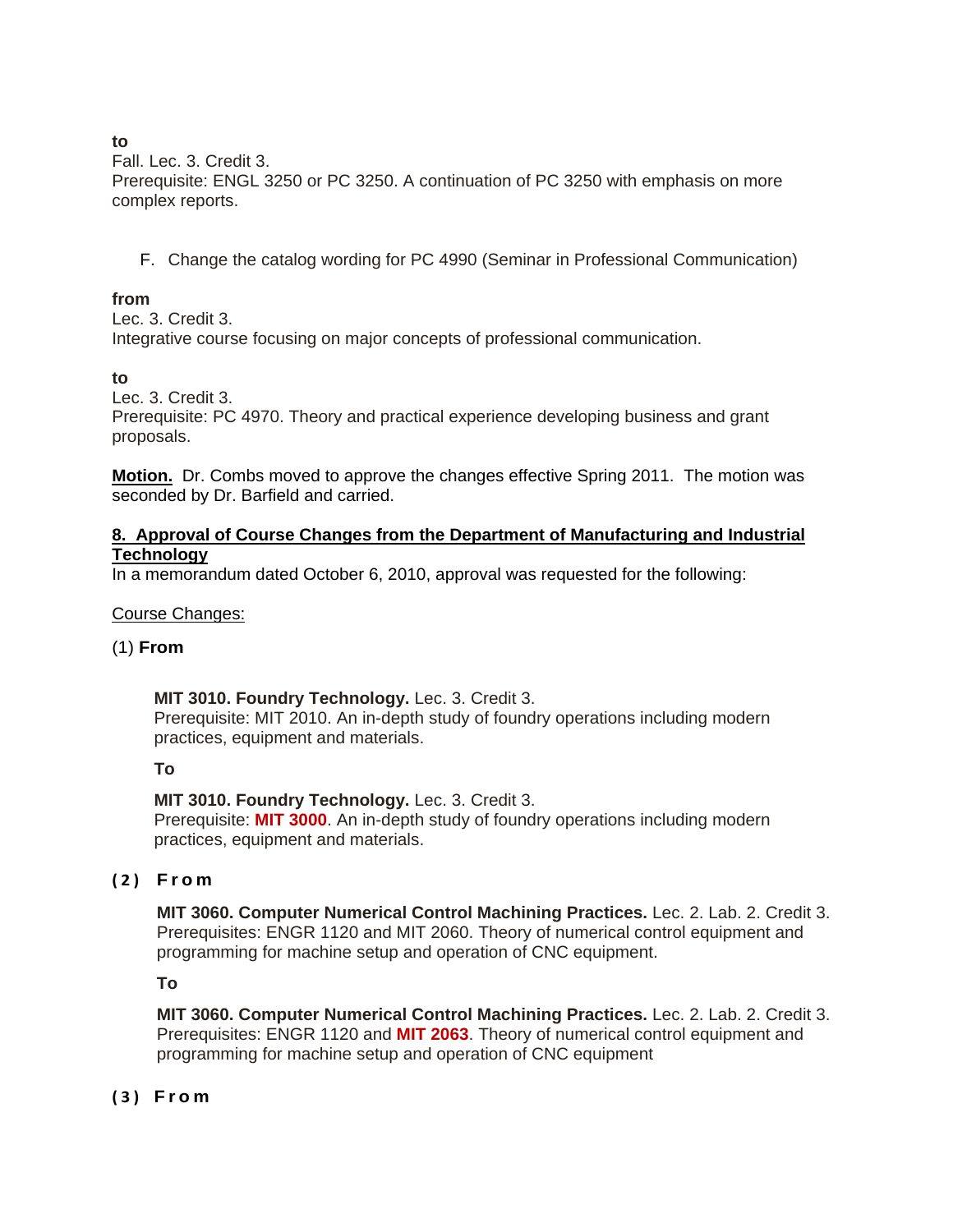**MIT 3080. Industrial Plastics.** Lec. 2. Lab. 2. Credit 3.

Prerequisites: Junior standing, CHEM 1010. Studies in the use of plastic related products with laboratory activities.

# **To**

# **MIT 3080. Plastics Processing and Applications.** Lec. 2. Lab. 2. Credit 3.

Prerequisites: Junior standing, CHEM 1010. Studies in the use of plastic related products with laboratory activities

# **(4) From**

# **MIT 4010. Industrial Communications.** Lec. 3. Credit 3.

Prerequisite: Senior standing. The basic methods used in industrial communications as related to technology with an emphasis on oral and written communications

# **To**

# **MIT 4010.** Technical **Communications.** Lec. 3. Credit 3.

Prerequisite: Senior standing. The basic methods used in industrial communications as related to technology with an emphasis on oral and written communications.

# **(5) From**

# **MIT 4620. Industrial Projects.** Lec. 1. Lab. 4. Credit 3.

Prerequisite: Senior Standing. This course is the capstone experience, which requires both teamwork and individual skills in identifying and solving an industrial problem. It requires the application of design, manufacturing processing, project management plan, and public presentation of results.

# **To**

# **MIT 4620.** Senior **Projects.** Lec. **2.** Lab. **2.** Credit 3.

Prerequisite: Senior Standing. This course is the capstone experience, which requires both teamwork and individual skills in identifying and solving an industrial problem. It requires the application of design, manufacturing processing, project management plan, and public presentation of results.

*Motion***.** Dr. Loutzenheiser moved to approve the changes effective Spring 2011. *The* motion was seconded by Dr. Mills and carried.

# **8. Approval of Course Changes from the Department of Chemistry**

In a memorandum dated September 23, 2010, approval was requested for the following:

# Course Change:

From:

 CHEM 3010-3020 Organic Chemistry I-II—Fall, Spring. Lec. 3, Lab. 3, Cr. 4 Prerequisite: CHEM 1120 or a minimum grade of B in CHEM 1010 and 1020. Study of carboncontaining compounds using the functional group approach and an emphasis in simple mechanisms of aliphatic and aromatic compounds.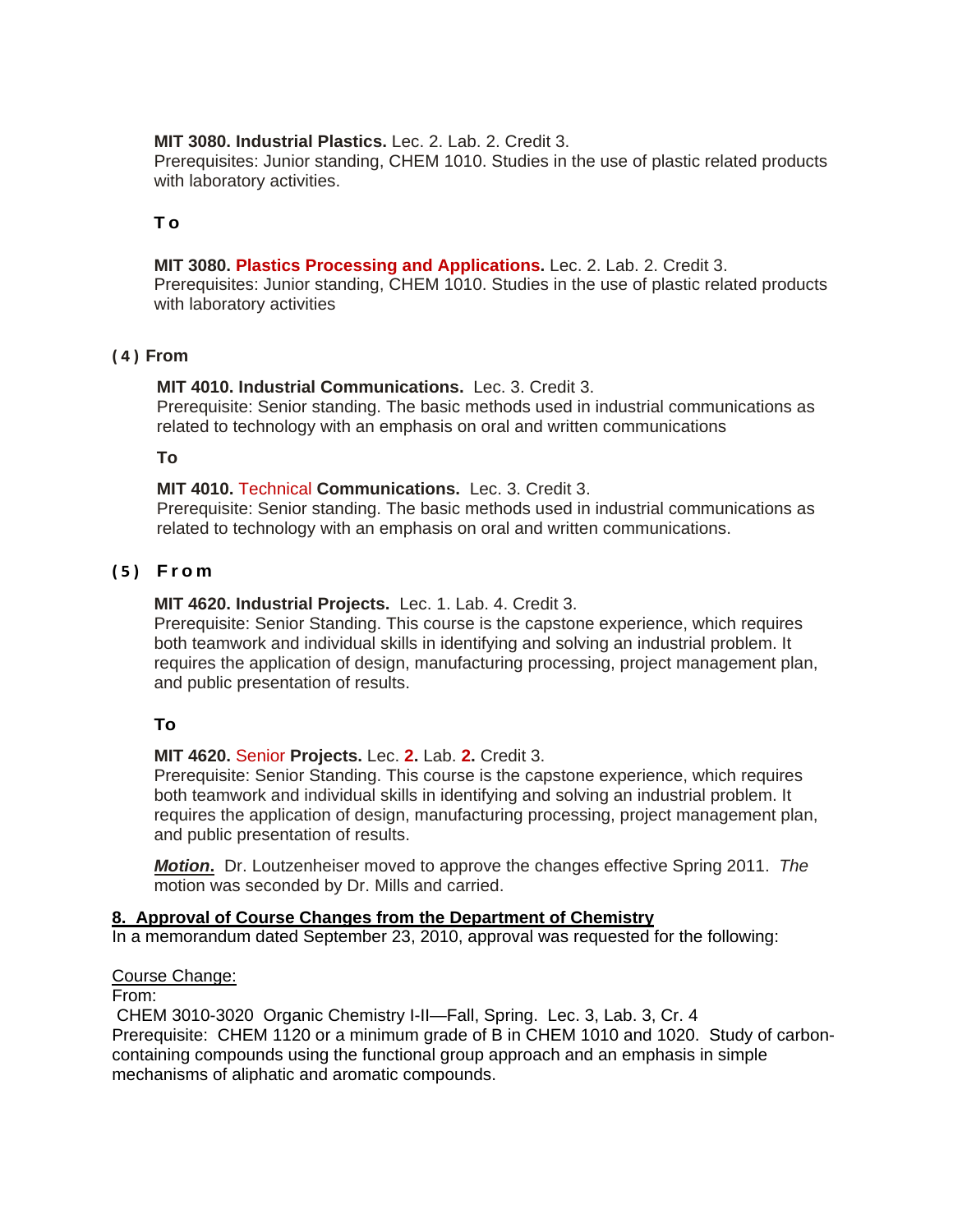To: CHEM 3010-3020 Organic Chemistry I-II—Fall, Spring. Lec. 3, Lab. 3, Cr. 4 Prerequisite: CHEM 1120 with a grade of C or better or a minimum grade of B in CHEM 1010 and 1020. The prerequisite for CHEM 3020 is CHEM 3010 with a grade of C or better. Study of carbon-containing compounds using the functional group approach and an emphasis in simple mechanisms of aliphatic and aromatic compounds.

**Motion.** Dr. Boles moved to approve the change effective Spring 2011. The motion was seconded by Dr. Laurila.

Dr. Eisen made a friendly amendment to add the word "both" to clarify a minimum grade of B in CHEM 1010 and 1020.

The prerequisite will read: CHEM 1120 with a grade of C or better or a minimum grade of B in *both* CHEM 1010 and 1020.

A vote was taken and the motion carried.

From: CHEM 4210 (5210) Chemistry of Polymers—Fall. Lec. 3, Cr. 3 Prerequisites: CHEM 3020, 3520. Preparation, structure and physical and chemical properties of organic and inorganic polymers. Viscoelastic behavior and processing technology.

To: CHEM 4210 (5210) Chemistry of Polymers—Fall. Lec. 3, Cr. 3 Prerequisites: CHEM 3020 and CHEM 3500 or 3510. Preparation, structure, physical and chemical properties of organic polymers. Experimental determination of average molar mass and its correlation to macrioscopic properties. Thermal and viscoelastic behavior.

**Motion.** Dr. Boles moved to approve the change effective Spring 2011. The motion was seconded by Dr. Stein and carried.

#### **B.S. in Environmental and Sustainability Studies**

Dr. Dennis George presented the proposal for a B.S. in Environmental and Sustainability Studies program. The program will be housed in the School of Interdisciplinary Studies. (Proposal is on file in the office of the Associate Vice President for Academic Affairs).

**Motion.** Dr. Boles moved to approve the new program effective Fall 2011. The motion was seconded by Ms. Mannle.

Dr. Visco raised concerns over cost, program duplication with other universities, and the number of faculty available to teach. Dr. Loutzenheiser was concerned that the proposal information is too general and lacked the TBR forms.

Dr. Armistead stated that President Bell was consulted prior to the formation of the proposal committee. He is in favor of the program and has possible funds for strategic innovations which might be used to cover some of the costs.

Dr. Loutzenheiser questioned how tied TTU would be to the program after TBR's approval?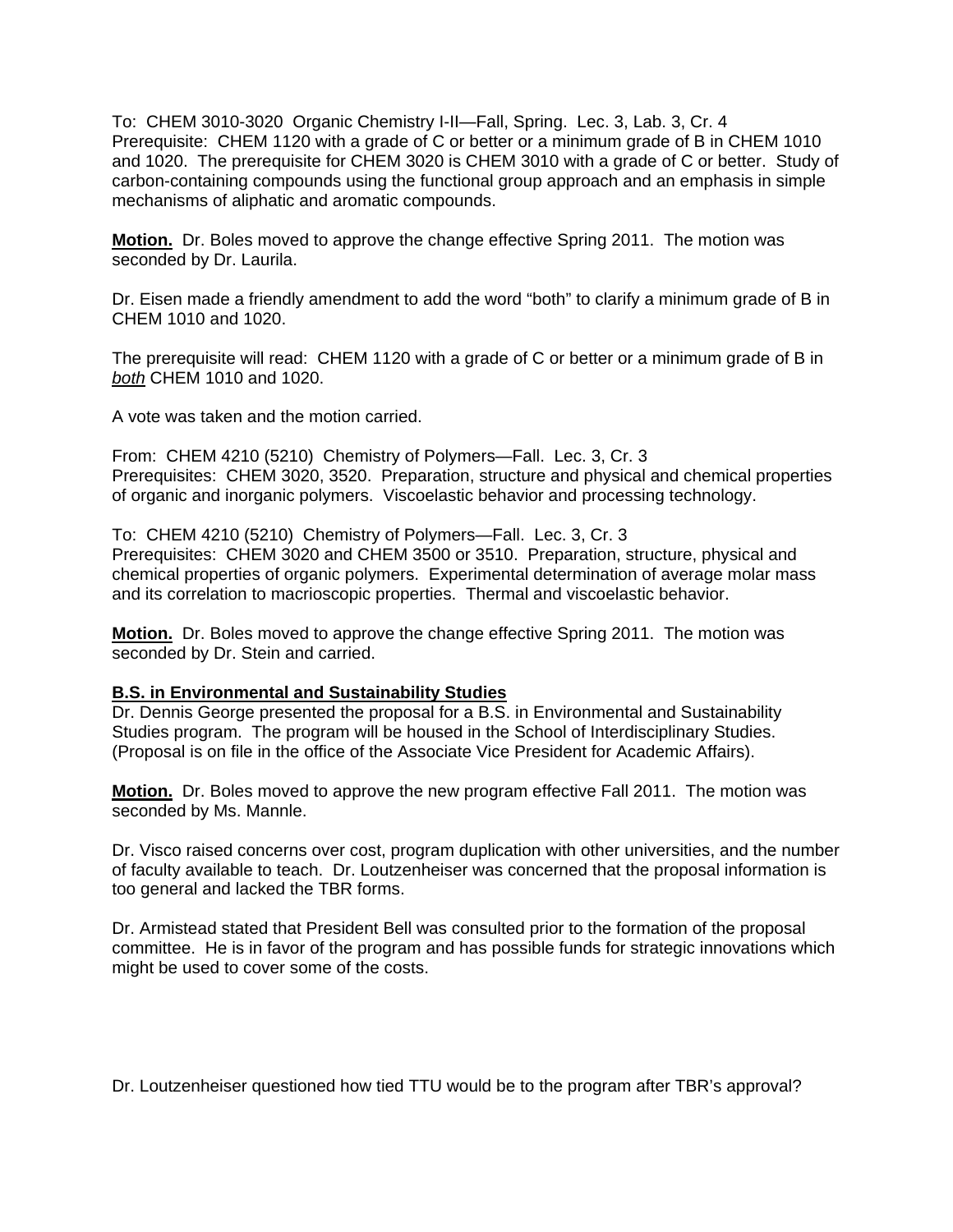Dr. Armistead stated that TBR is looking at new programs with close scrutiny and that TBR is favorable to new programs and thinks it would approve this new program.

Dr. Hodum stated that there is much interest in this area of study from prospective students and it would be a very desirable program for incoming freshmen and transfer students.

Concerning finances, Dr. Stein ask what the breakeven point is?

Dr. Armistead stated a cost study would need to be done.

A vote was taken and the motion carried.

# **Approval of Course Additions, Deletions and Changes from the School of Human Ecology**

In a memorandum dated October 11, 2010, approval was requested for the following:

Course Additions:

1. HEC 2032 Construction and Analysis of Sewn Products

Lec. 2. Lab 4. Credit 4

Prerequisite: HEC 2031 and Human Ecology Major or Fine Art major-Fiber Arts concentration. Construction and analysis of apparel and home décor.

2. HEC 4460 Historical and Contemporary Architecture and Furnishings

Lec. 3. Credit 3.

Prerequisite: HEC 2041. Overview of architecture, interior design, and furnishings from Ancient Egyptian period to present.

#### 3. HEC 4990 Internship

Credit 3.

Prerequisite: Human Ecology major, departmental approval. Supervised work experience. Application must have submitted to internship coordinator two semesters prior to internship semester.

4. HEC 4993 Field Experience-Environmental Health Science Credit 6

Prerequisites: HEC 4242, HEC Major, senior standing. Supervised work experience with an Environmental Health Science professional for application of sanitation, inspection, disease control, and quality control skills. Course may be repeated one time.

#### Deletions:

1. HEC 1300 Clothing Construction. Lec. 1. Lab. 4. Credit 3.

2. HEC 2320. Analysis of Apparel and Furnishings. Lec. 3. Credit 3.

3. HEC 3241. Culinary Applications I. Lec. 1. Lab. 4. Credit 3.

4. HEC 3242. Culinary Applications II. Lec. 1. Lab. 4. Credit 3.

5. HEC 3440. History of Interior Furnishings and Architecture. Lec. 3. Credit 3.

6. HEC 4440. Contemporary Furnishings and Architecture. Lec. 3. Credit 3.

Changes:

### **1. FROM:**

HEC 3000 Consumer Economics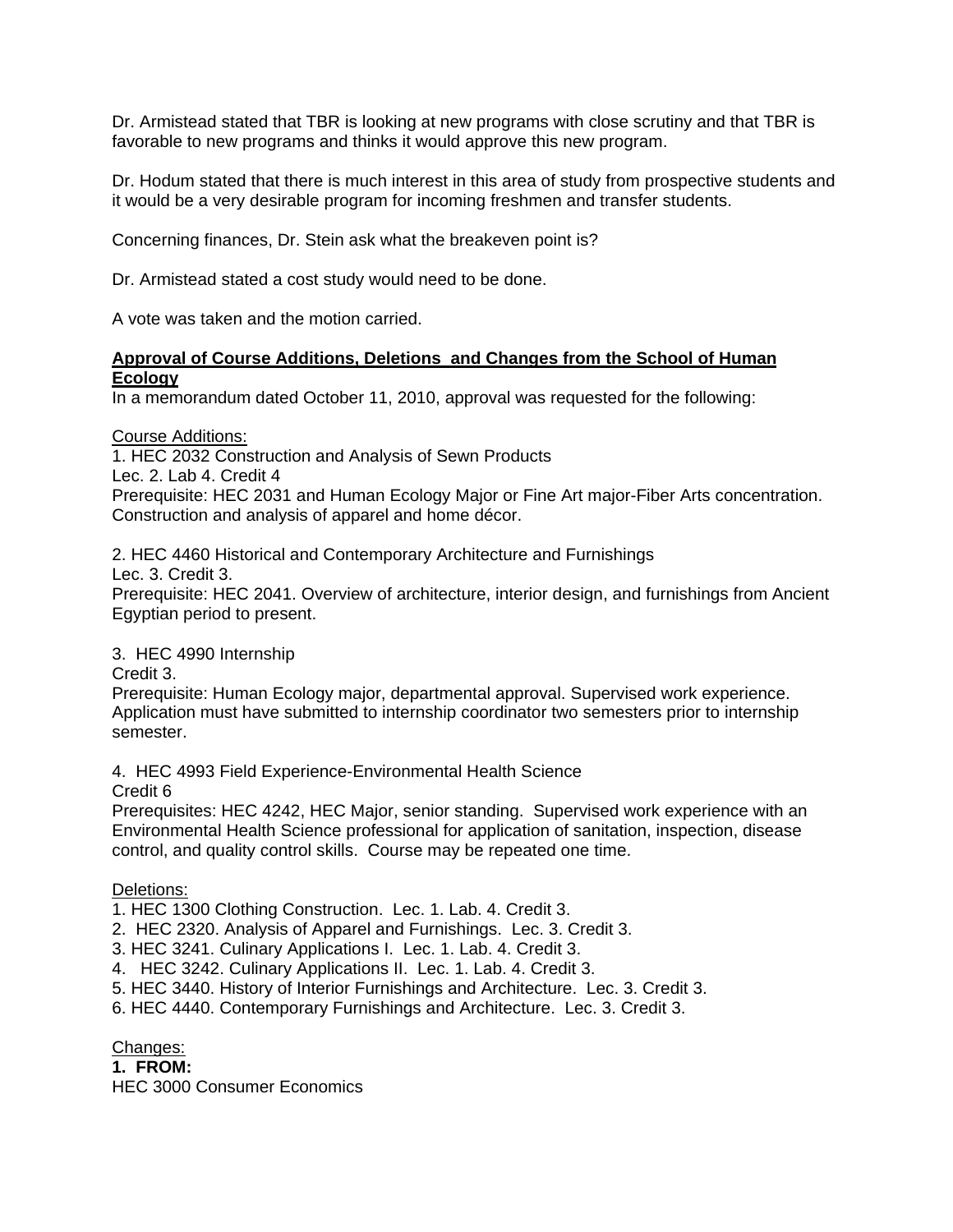# Lec. 2. Credit 2.

Prerequisite: Sophomore, junior, or senior. Current and future issues affecting the production, allocation and consumption of consumer goods and services by individuals and families.

# **TO:**

HEC 3011 Consumer Economics Lec. 3. Credit 3. *Prerequisite: Junior or Senior. Management of individual and family resources with emphasis on the production, allocation and consumption of goods and services.* 

# **2. FROM:**

HEC 3700. Development: Young Adulthood/Aging Lec. 3. Credit 3.

Prerequisite: **HEC 1010**. Development and change from young adulthood through aging. Programs serving adults and the aging population.

# **TO:**

HEC 3700. Development: Young Adulthood/Aging

Lec. 3. Credit 3.

Prerequisite: HEC 1010 or HEC 2200 and HEC 3500. Development from young adulthood through aging and programs serving adults and the aging population.

# **3. FROM:**

HEC 3800. Materials and Methods of Teaching Vocational Family and Consumer Sciences Education.

Lec. 2. Credit 2.

Prerequisites: **HEC 2800 and 20 hours of human ecology courses**. Selection, use and evaluation of learning experiences and materials, programming planning.

# **TO:**

HEC 3800. Materials and Methods of Teaching Vocational Family and Consumer Sciences Education.

# **Lec. 2. Credit 2.**

 Prerequisites: Admission to the teacher Education Program and 20 hours of human ecology courses. Selection, use and evaluation of learning experiences and materials, programming planning.

# **4. FROM:**

HEC 4991. Field Experience--Health Care. Credit 3.

Prerequisites: HEC 4242 and senior standing. Supervised work experience in a health care facility to develop medical nutrition therapy skills. Course may be repeated one time.

# **TO:**

HEC 4991. Field Experience--Health Care.

Credit 3.

Prerequisites: HEC 4242, HEC 4271, and senior standing. Supervised work experience in a health care facility to develop medical nutrition therapy skills. Course may be repeated one time.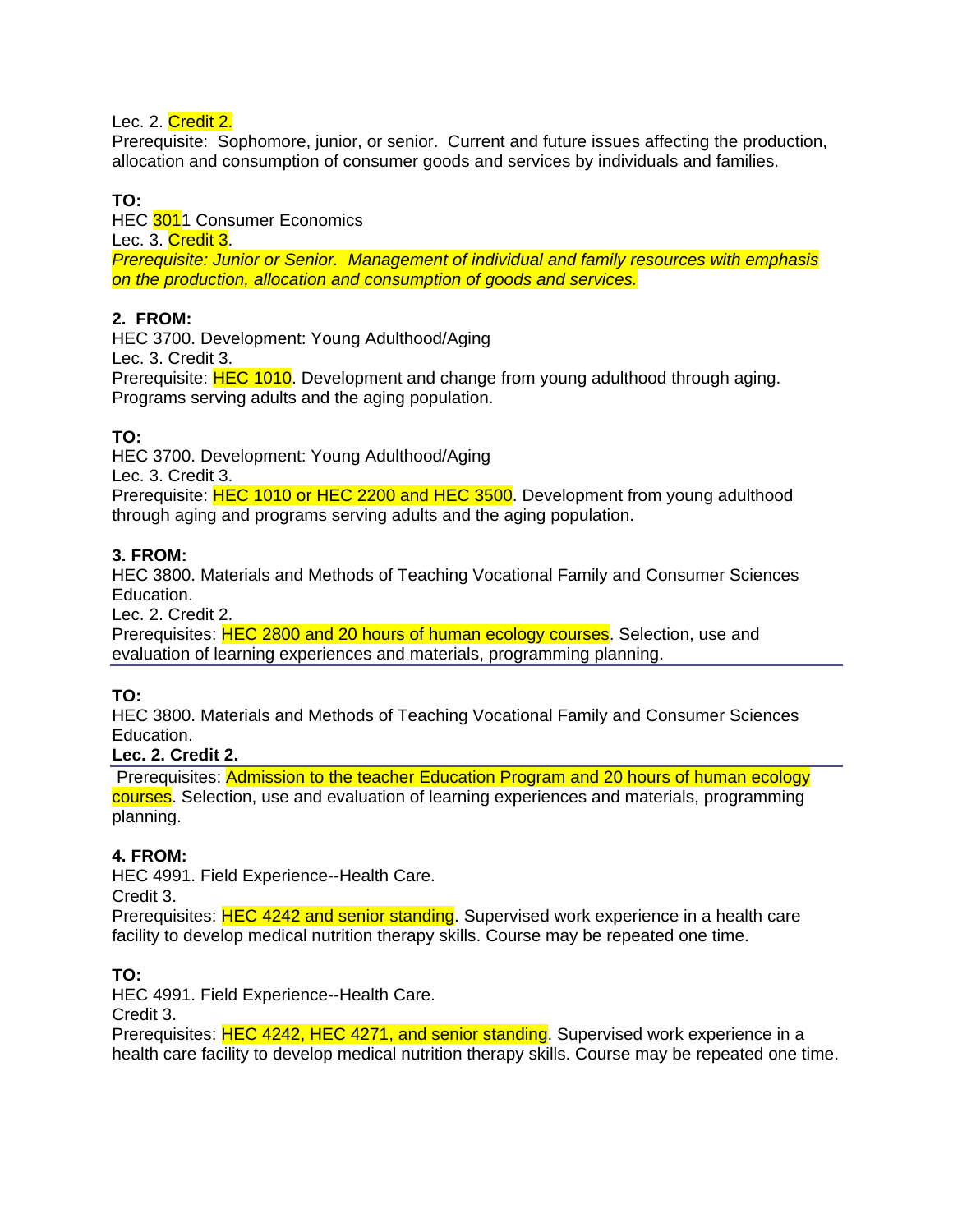**Motion.** Dr. Bailey moved to approve all of the concentration additions, deletions and changes effective 2010/2011. The motion was seconded by Dr. Stein and carried.

# **Approval of Curriculum Changes from the School of Human Ecology**

In a memorandum dated October 11, 2010, approval was requested for the following:

Curriculum Changes:

### **Curriculum Changes in Human Ecology: Child Development and Family Relations Concentration (CDFR)**

#### **Effective Date: 2010/2011**

#### **CHANGES:**

| 1. HEC Core for CDFR                                                       |                |  |
|----------------------------------------------------------------------------|----------------|--|
| FROM:                                                                      | Credit         |  |
| HUMAN ECOLOGY CORE (18-19 HRS)                                             |                |  |
| 1000 Intro. To the Profession                                              | 1              |  |
| 1010 Life Span Development                                                 | 3              |  |
| 1020 Social Intelligence                                                   | 1              |  |
| 1030 or 2020 Introduction to Nutrition or Nutrition                        | $2 - 3$        |  |
| 2031<br><b>Aspects of Dress</b><br>2041 Aspects of Housing & Furnishings   | 3<br>3         |  |
| 2060 The Family System                                                     | $\overline{2}$ |  |
| <b>Consumer Economics</b><br>3000                                          | $\overline{2}$ |  |
| 4000<br>Professional Integration & Communication Techniques                | 1              |  |
|                                                                            |                |  |
| TO:                                                                        |                |  |
| HUMAN ECOLOGY CORE (16 HRS)                                                | Credit         |  |
| 1000 Intro. To the Profession                                              | 1              |  |
| 2060 The Family System                                                     | $\overline{2}$ |  |
| 3011 Consumer Economics                                                    | 3              |  |
| 4000 Professional Integration & Communication Techniques                   | 1              |  |
| Select 9 credits from the following courses:                               |                |  |
| 1010 Life Span Development                                                 | 3              |  |
| 1020 Social Intelligence                                                   | 1              |  |
| 1030 Introduction to Nutrition or 2020 Nutrition                           | $2 - 3$        |  |
| 2031 Aspects of Dress                                                      | 3              |  |
| 2041 Aspects of Housing & Furn.                                            | 3              |  |
| * HEC-CDFR students must take 2031, 2041, and either HEC 1030 or 2020      |                |  |
|                                                                            |                |  |
| 2. Natural Sciences General Education Requirement for CDFR<br><b>FROM:</b> | Credit 12      |  |
| BIOL 1310 Conc Of Biology and Environment<br>Credit 3                      |                |  |
| CHEM 1310 Conc of Chemistry<br>Credit 3                                    |                |  |
| GEOG 1310 Conc Of Geology<br>Credit 3                                      |                |  |
| Credit 3<br>PHYS 1310 Conc of Physics                                      |                |  |
| TO:                                                                        | Credit 8-12    |  |
| BIOL 1310 Conc Of Biology and Environment<br>Credit 3                      |                |  |
| CHEM 1310 Conc of Chemistry<br>Credit 3                                    |                |  |
| GEOL 1310 Conc Of Geology<br>Credit 3                                      |                |  |
| PHYS 1310 Conc of Physics<br>Credit 3                                      |                |  |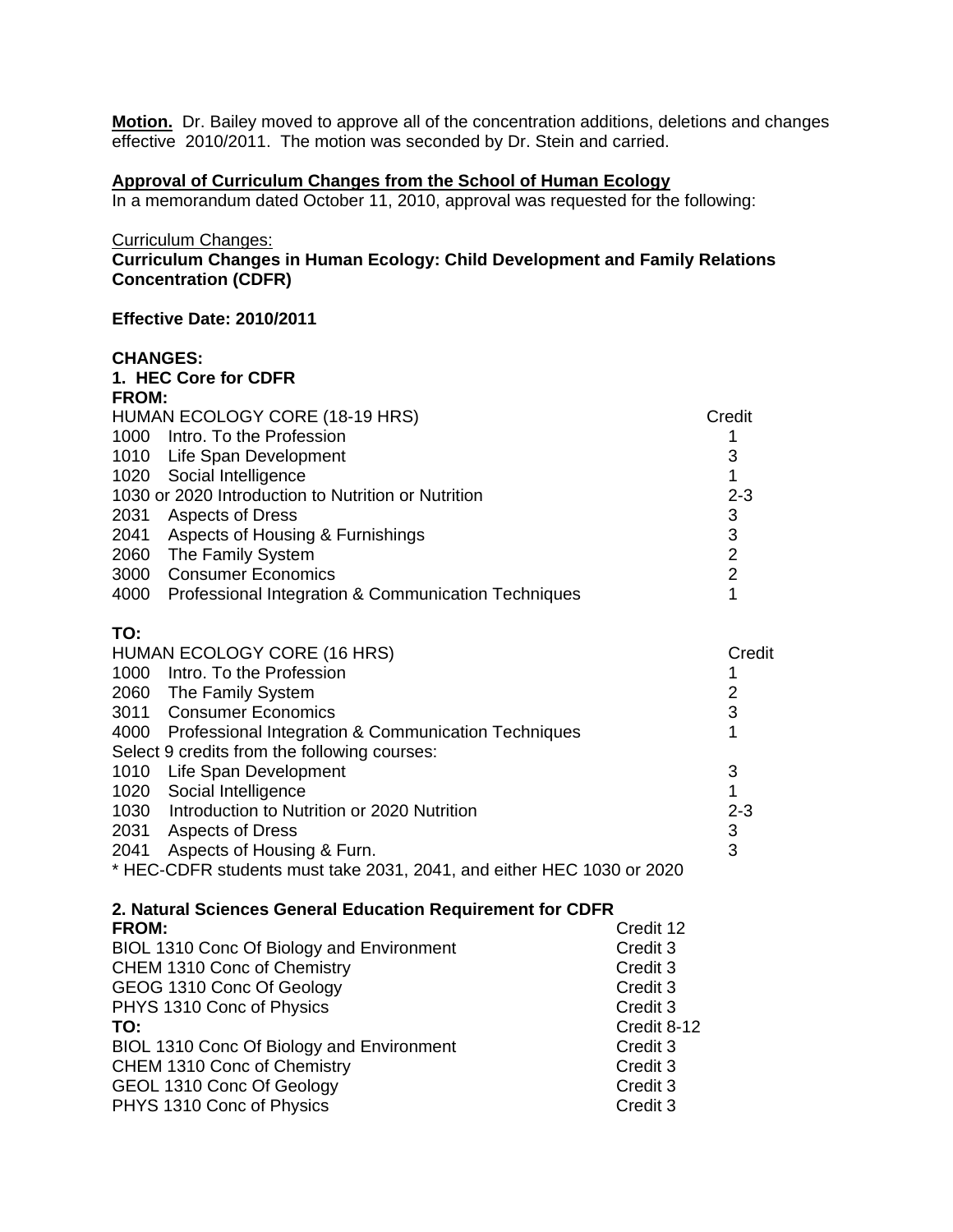#### **Curriculum Changes in Human Ecology: Family and Consumer Sciences Concentration (HEED)**

#### **Effective Date: 2010/2011**

# **CHANGES: 1. HEC Core for HEED FROM:**  HUMAN ECOLOGY CORE (18-19 HRS) Credit 1000 Intro. To the Profession **1** and 1 1010 Life Span Development 3 1020 Social Intelligence 1020 11 1030 or 2020 Introduction To Nutrition or Nutrition 2-3 2031 Aspects of Dress 3 2041 Aspects of Housing & Furnishings<br>
2060 The Family System<br>
2 2060 The Family System 3000 Consumer Economics 2 4000 Professional Integration & Communication Techniques 1 **TO:**  HUMAN ECOLOGY CORE (19-20 HRS) Credit

| HUMAN ECOLOGY CORE (19-20 HRS) | Credit |
|--------------------------------|--------|
| 1000 Intro. To the Profession  |        |
| 2060 The Family System         |        |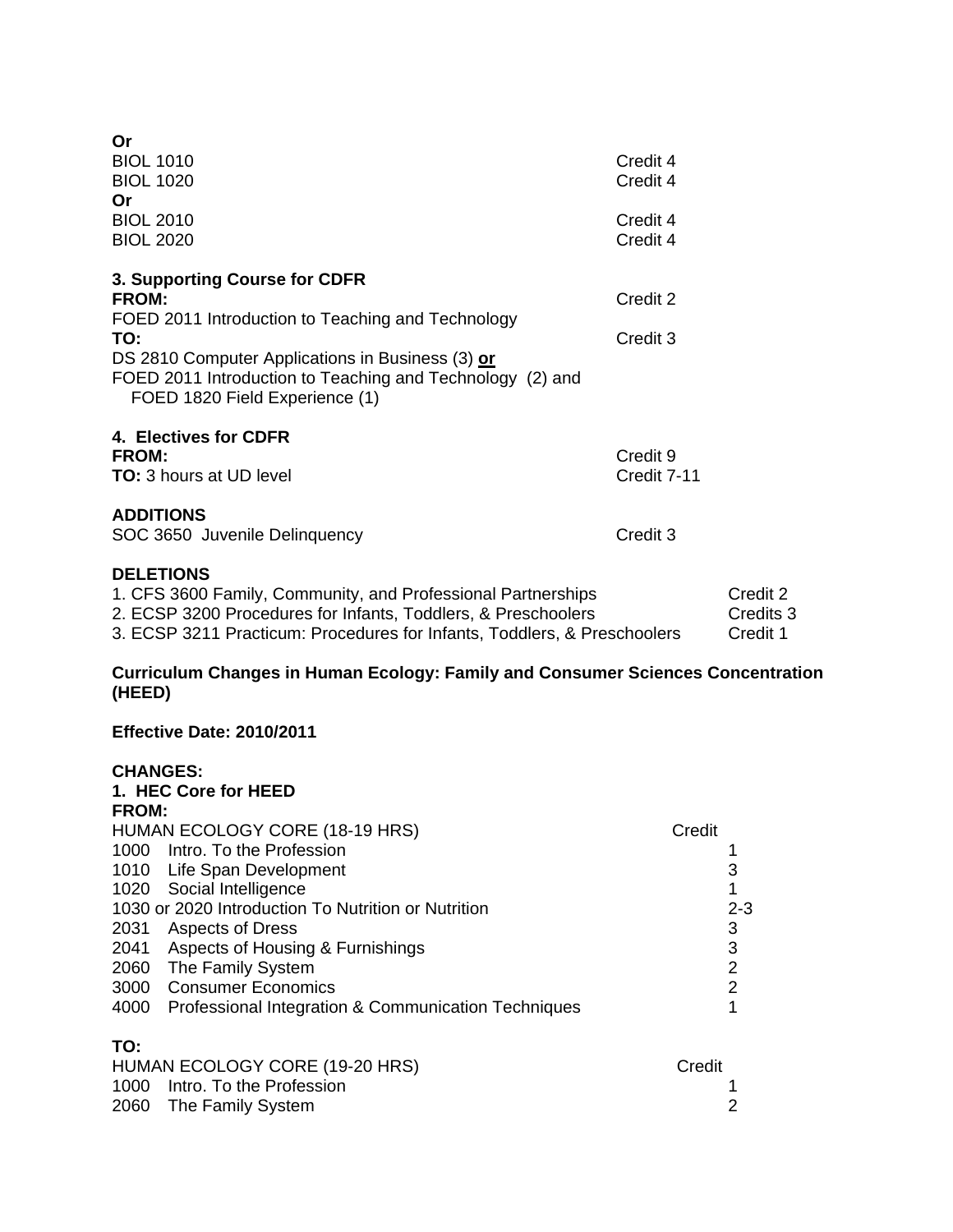|      | 3011 Consumer Economics                                                                    |         |
|------|--------------------------------------------------------------------------------------------|---------|
|      | 4000 Professional Integration & Communication Techniques                                   |         |
|      | 1010 Life Span Development                                                                 |         |
|      | 1020 Social Intelligence                                                                   |         |
| 1030 | Introduction To Nutrition or 2020 Nutrition                                                | $2 - 3$ |
| 2031 | <b>Aspects of Dress</b>                                                                    |         |
|      | 2041 Aspects of Housing & Furn.                                                            |         |
|      | * Ctudente in HEED must take all eare courses in erder to meet potional standards for EACC |         |

Students in HEED must take all core courses in order to meet national standards for FACS teachers.

# **2. Electives for HEED**

| ____________________ |            |
|----------------------|------------|
| <b>FROM:</b>         | Credit 0-3 |
| TO:                  | Credit 0   |

# **3. Supporting Course Change**

| ECSP 3000 Curriculum for Infants/Toddlers/ Preschooler | Credit 2 |
|--------------------------------------------------------|----------|
| TO:                                                    |          |
| ECSP 3001 Curriculum for Infants/Toddlers/ Preschooler | Credit 3 |

# **ADDITIONS:**

HEC 2032 Construction and Analysis of Sewn Products Credit 4: Lec 2; Lab 4

# **DELETIONS:**

1. HEC 1300 Construction of Apparel Credit 3: lec 1 lab 4

2. Course Deletion in the Occupational Certification: Fashion and Fabrics **FROM:** Credit 3 HEC 2300 Tailoring or 2320 Analysis of Apparel and Furnishings or 3300 Apparel Design **TO:** Credit 3 HEC 2300 Tailoring or 3300 Apparel Design

**Curriculum Changes in Human Ecology: Food, Nutrition, and Dietetics-Didactic Program in Dietetics Concentration/Options (HEFO-DPD)** 

# **Effective Date: 2010/2011**

# **CHANGES:**

#### **1. HEC Core for HEFO-DPD FROM:**

| . |                                                     |         |
|---|-----------------------------------------------------|---------|
|   | <b>HUMAN ECOLOGY CORE (19 HRS)</b>                  |         |
|   | 1000 Intro. To the Profession                       |         |
|   | 1010 Life Span Development                          | 3       |
|   | 1020 Social Intelligence                            |         |
|   | 1030 or 2020 Introduction to Nutrition or Nutrition | $2 - 3$ |
|   | 2031 Aspects of Dress                               | 3       |
|   | 2041 Aspects of Housing & Furnishings               |         |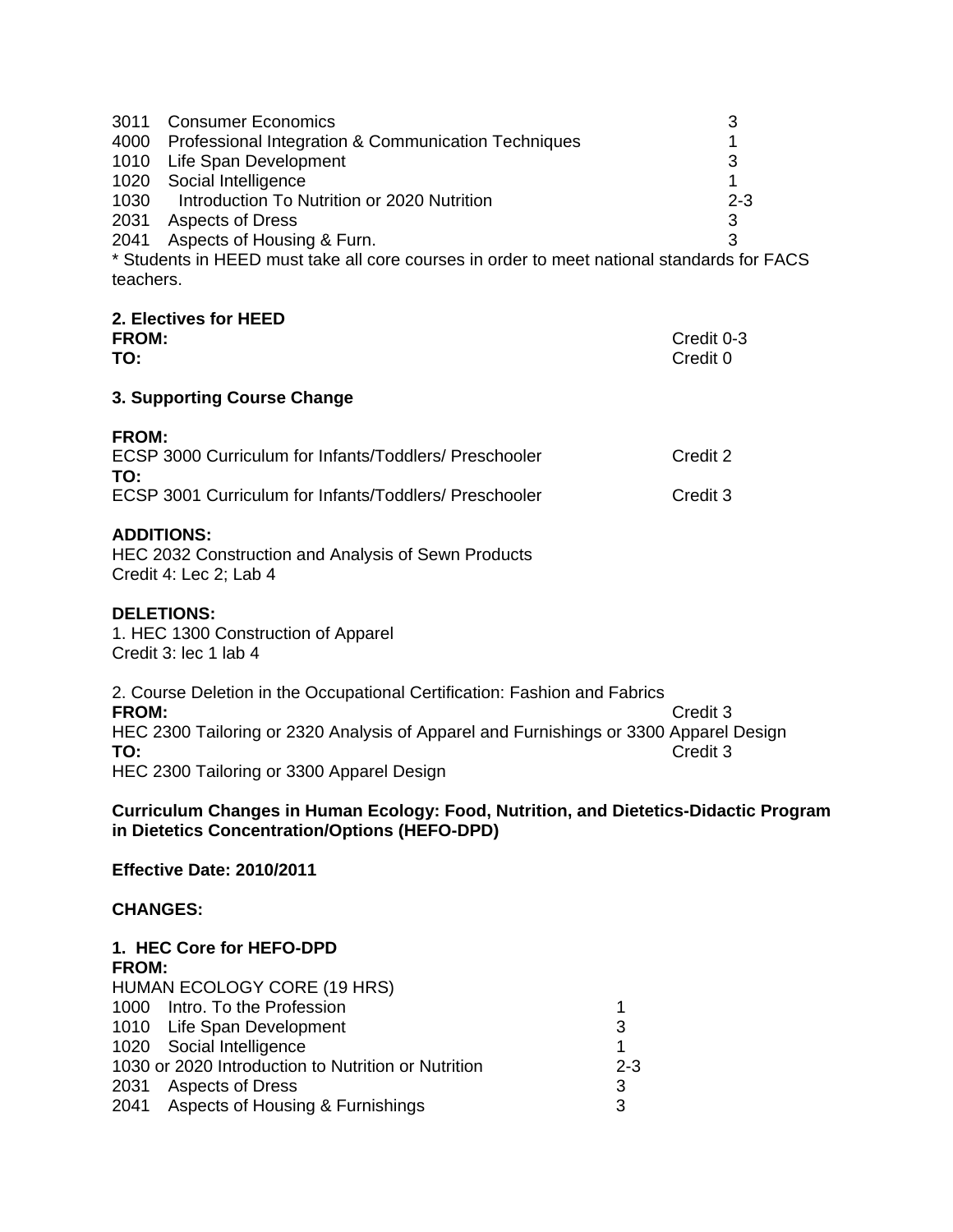|              | 2060 The Family System                                                                                    | $\overline{2}$            |
|--------------|-----------------------------------------------------------------------------------------------------------|---------------------------|
|              | 3000 Consumer Economics                                                                                   | $\overline{2}$            |
|              | 4000 Professional Integration & Communication Techniques                                                  | 1                         |
| TO:          |                                                                                                           |                           |
|              | HUMAN ECOLOGY CORE (17 HRS)                                                                               |                           |
|              | 1000 Intro. To the Profession                                                                             | 1                         |
|              | 2060 The Family System                                                                                    | $\overline{\mathbf{c}}$   |
|              | 3011 Consumer Economics                                                                                   | $\overline{3}$            |
|              | 4000 Professional Integration & Communication Techniques<br>Select 10 credits from the following courses: | 1                         |
|              | 1010 Life Span Development*                                                                               | 3                         |
|              | 1020 Social Intelligence*                                                                                 | $\overline{1}$            |
|              | 1030 Introduction to Nutrition or 2020 Nutrition*                                                         | $2 - 3$                   |
|              | 2031 Aspects of Dress                                                                                     | $\ensuremath{\mathsf{3}}$ |
|              | 2041 Aspects of Housing & Furn.                                                                           | 3                         |
|              | *HEFO students must take HEC 1010, 1020, and 2020.                                                        |                           |
| <b>FROM:</b> | 2. Human Ecology: Dietetics-DPD Options                                                                   |                           |
| TO:          | HEC 4991 Field Experience - Health Care                                                                   | Credit 3                  |
|              | HEC 4991 Field Experience - Health Care                                                                   | Credit 6                  |
| 3. Electives | Elective Credit Change in HEC-HEFO-Didactic Program in Dietetics Or                                       |                           |

**Elective Credit Change in HEC-HEFO-Didactic Program in Dietetics Only FROM:** Credit 3<br> **TO:** Credit 2 **TO:** Credit 2

**Curriculum Changes in Human Ecology: Food, Nutrition, and Dietetics-Food Systems Administration Concentration/Options (HEFO-FSA)** 

**Effective Date: 2010/2011** 

# **CHANGES:**

#### **1. HEC Core for HEFO-FSA FROM:**

|      | HUMAN ECOLOGY CORE (18-19 HRS)                      | Credit  |
|------|-----------------------------------------------------|---------|
|      | 1000 Intro. to the Profession                       |         |
|      | 1010 Life Span Development                          | 3       |
|      | 1020 Social Intelligence                            |         |
|      | 1030 or 2020 Introduction to Nutrition or Nutrition | $2 - 3$ |
|      | 2031 Aspects of Dress                               | 3       |
|      | 2041 Aspects of Housing & Furnishings               | 3       |
| 2060 | The Family System                                   | 2       |
| 3000 | <b>Consumer Economics</b>                           | 2       |
| 4000 | Professional Integration & Communication Techniques | 1       |
|      |                                                     |         |

# **TO:**

HUMAN ECOLOGY CORE (17 HRS) Credit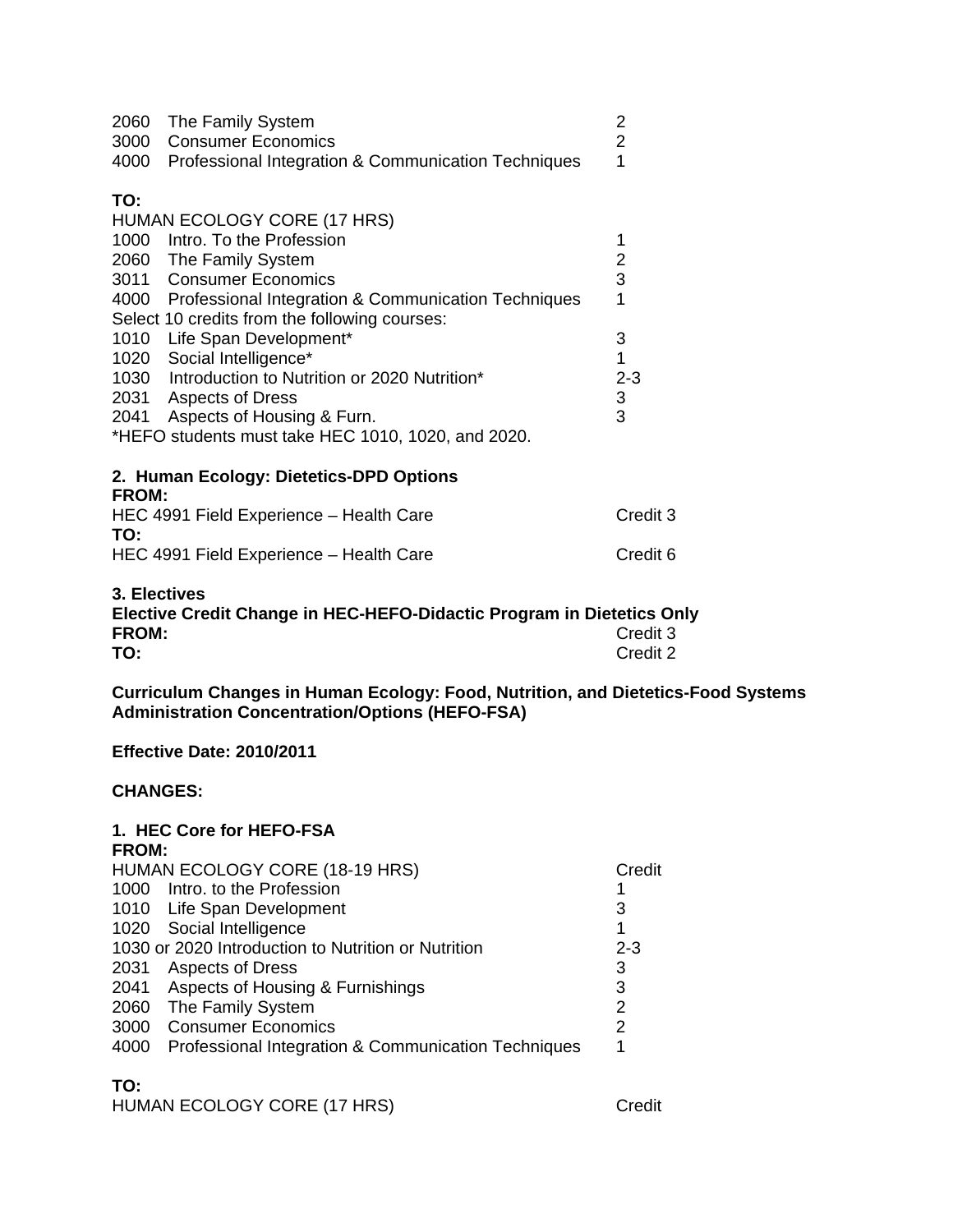|      | 1000 Intro. To the Profession                            |         |
|------|----------------------------------------------------------|---------|
|      | 2060 The Family System                                   | 2       |
|      | 3011 Consumer Economics                                  | 3       |
|      | 4000 Professional Integration & Communication Techniques |         |
|      | Select 10 credits form the following courses:            |         |
| 1010 | Life Span Development*                                   | 3       |
|      | 1020 Social Intelligence*                                |         |
| 1030 | Introduction to Nutrition or 2020 Nutrition*             | $2 - 3$ |
|      | 2031 Aspects of Dress                                    | 3       |
| 2041 | Aspects of Housing & Furn.                               | 3       |
|      | *HEFO students must take HEC 1010, 1020, and 2020.       |         |
|      |                                                          |         |
|      | <b>Electives</b>                                         |         |

#### **2. Electives**

| Elective Credit Change in HEC-HEFO-Food Systems Administration Program Only<br>FROM: | Credit 3    |
|--------------------------------------------------------------------------------------|-------------|
| <b>TO:</b> 5 at UD level                                                             | Credit 14   |
| <b>COURSE ADDITIONS:</b>                                                             |             |
| <b>Course addition in HEC-HEFO-Food Systems Administration Only</b><br><b>FROM:</b>  |             |
| HEC 4992 Field Experience Food Systems<br>TO:                                        | Credit 3    |
| HEC 4992 Field Experience Food Systems and/or                                        | Credit 6-12 |
| HEC 4993 Field Experience in Environmental Health                                    |             |
| <b>COURSE DELETIONS:</b>                                                             |             |
| Course Deletions in HEC-HEFO-Food Systems Administration Option Only                 |             |
| 1. HEC 3241 Culinary Applications I                                                  | Credit 3    |
| 2. HEC 4342 Culinary Applications II                                                 | Credit 3    |
| 3. ECON 2020 Principles of Economics                                                 | Credit 3    |
| 4. <b>FROM:</b>                                                                      |             |
| MKT 3400 Principles of Marketing or MKT 3310 Services Marketing<br>TO:               | Credit 3    |

MKT 3310 Services Marketing Credit 3

**Curriculum Changes in Human Ecology: Food, Nutrition, and Dietetics-Food Systems Administration Concentration/Options (HEFO-FSA)** 

**DATE: October 11, 2010** 

**Effective Date: 2010/2011** 

# **CHANGES:**

#### **1. HEC Core for HEFO-FSA FROM:**

| Credit                                                                                                                         |
|--------------------------------------------------------------------------------------------------------------------------------|
|                                                                                                                                |
| -3                                                                                                                             |
|                                                                                                                                |
| .<br>HUMAN ECOLOGY CORE (18-19 HRS)<br>1000 Intro. to the Profession<br>1010 Life Span Development<br>1020 Social Intelligence |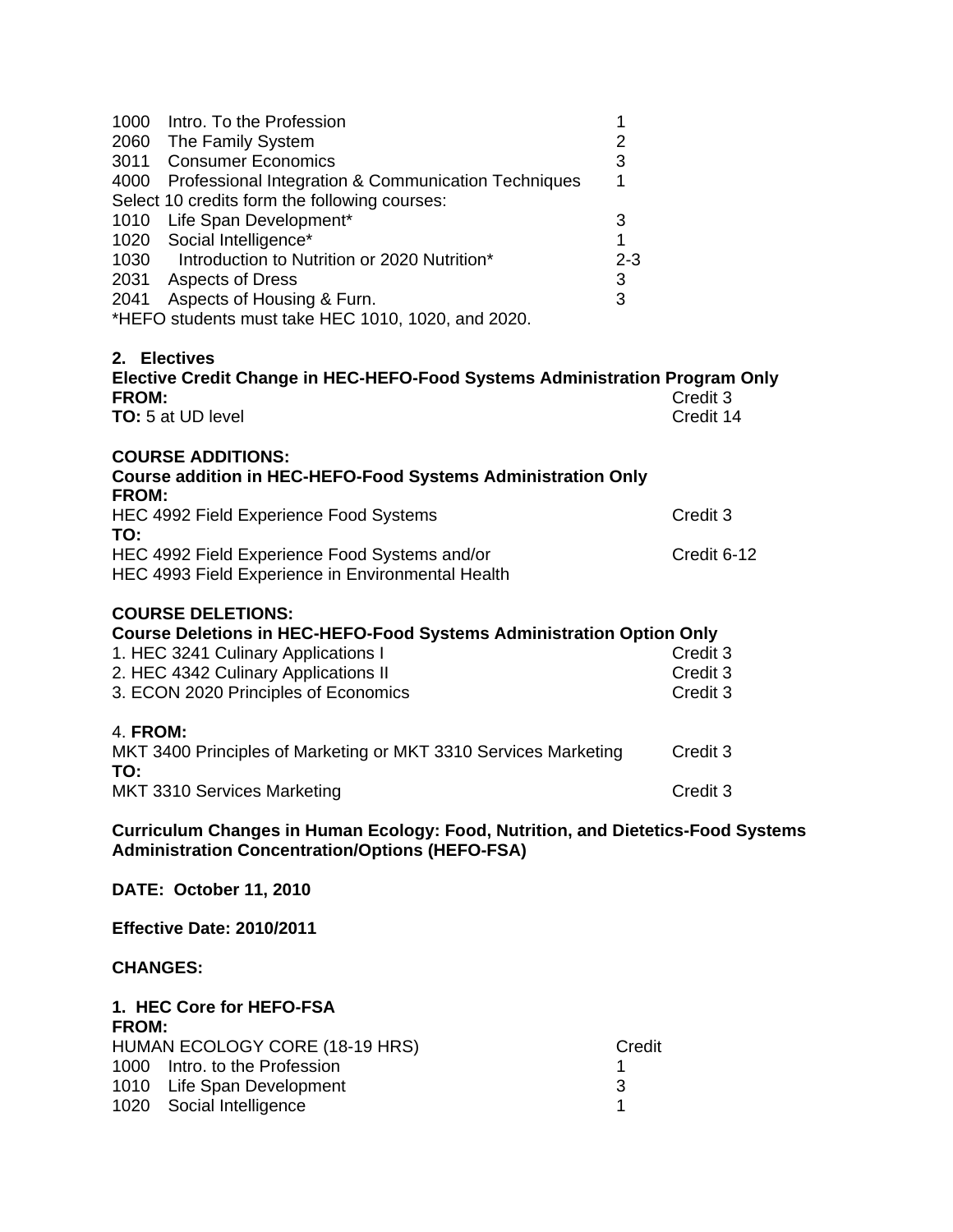| 1030 or 2020 Introduction to Nutrition or Nutrition<br>2031 Aspects of Dress<br>2041 Aspects of Housing & Furnishings<br>2060 The Family System<br>3000<br><b>Consumer Economics</b><br>4000<br>Professional Integration & Communication Techniques                                                                                                                                                                                                                      | $2 - 3$<br>3<br>$\frac{3}{2}$<br>$\overline{2}$<br>1                                           |                                  |
|--------------------------------------------------------------------------------------------------------------------------------------------------------------------------------------------------------------------------------------------------------------------------------------------------------------------------------------------------------------------------------------------------------------------------------------------------------------------------|------------------------------------------------------------------------------------------------|----------------------------------|
| TO:<br>HUMAN ECOLOGY CORE (17 HRS)<br>1000 Intro. To the Profession<br>2060 The Family System<br>3011 Consumer Economics<br>4000 Professional Integration & Communication Techniques<br>Select 10 credits form the following courses:<br>1010 Life Span Development*<br>1020 Social Intelligence*<br>1030 Introduction to Nutrition or 2020 Nutrition*<br>2031 Aspects of Dress<br>2041 Aspects of Housing & Furn.<br>*HEFO students must take HEC 1010, 1020, and 2020. | Credit<br>1<br>$\overline{2}$<br>3<br>1<br>3<br>1<br>$2 - 3$<br>$\ensuremath{\mathsf{3}}$<br>3 |                                  |
| 2. Electives<br>Elective Credit Change in HEC-HEFO-Food Systems Administration Program Only<br><b>FROM:</b><br>TO: 5 at UD level                                                                                                                                                                                                                                                                                                                                         |                                                                                                | Credit 3<br>Credit 14            |
| <b>COURSE ADDITIONS:</b><br><b>Course addition in HEC-HEFO-Food Systems Administration Only</b><br><b>FROM:</b>                                                                                                                                                                                                                                                                                                                                                          |                                                                                                |                                  |
| HEC 4992 Field Experience Food Systems<br>TO:                                                                                                                                                                                                                                                                                                                                                                                                                            |                                                                                                | Credit 3                         |
| HEC 4992 Field Experience Food Systems and/or<br>HEC 4993 Field Experience in Environmental Health                                                                                                                                                                                                                                                                                                                                                                       |                                                                                                | Credit 6-12                      |
| <b>COURSE DELETIONS:</b><br><b>Course Deletions in HEC-HEFO-Food Systems Administration Option Only</b><br>1. HEC 3241 Culinary Applications I<br>2. HEC 4342 Culinary Applications II<br>3. ECON 2020 Principles of Macroeconomics                                                                                                                                                                                                                                      |                                                                                                | Credit 3<br>Credit 3<br>Credit 3 |
| 4. FROM:<br>MKT 3400 Principles of Marketing or MKT 3310 Services Marketing                                                                                                                                                                                                                                                                                                                                                                                              |                                                                                                | Credit 3                         |
| TO:<br>MKT 3310 Services Marketing                                                                                                                                                                                                                                                                                                                                                                                                                                       |                                                                                                | Credit 3                         |
|                                                                                                                                                                                                                                                                                                                                                                                                                                                                          |                                                                                                |                                  |

# **Curriculum Changes in Human Ecology: Housing and Design Concentration (HEHO)**

**Effective Date: 2010/2011** 

**CHANGES:**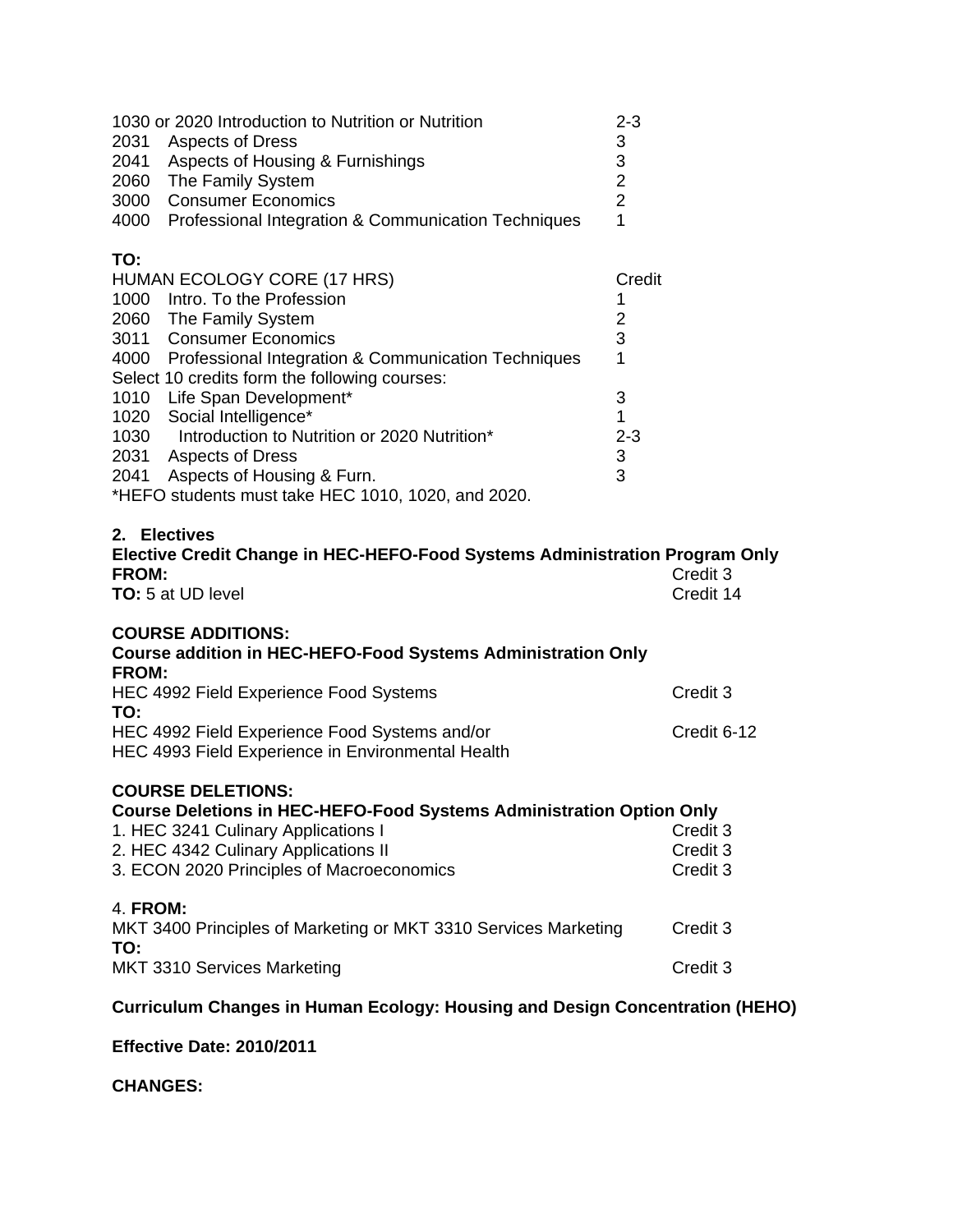# **1. HEC Core for HEHO**

| <b>FROM:</b> |                                                          |                |
|--------------|----------------------------------------------------------|----------------|
|              | HUMAN ECOLOGY CORE (18-19 HRS)                           | Credit         |
|              | 1000 Intro. To the Profession                            |                |
|              | 1010 Life Span Development                               | 3              |
|              | 1020 Social Intelligence                                 | 1              |
|              | 1030 or 2020 Introduction to Nutrition or Nutrition      | $2 - 3$        |
|              | 2031 Aspects of Dress                                    | 3              |
| 2041         | Aspects of Housing & Furnishings                         | $\mathfrak{B}$ |
|              | 2060 The Family System                                   | $\overline{2}$ |
|              | 3000 Consumer Economics                                  | $\overline{2}$ |
| 4000         | Professional Integration & Communication Techniques      | 1              |
| TO:          |                                                          |                |
|              | HUMAN ECOLOGY CORE (16 HRS)                              | Credit         |
|              | 1000 Intro. To the Profession                            |                |
|              | 2060 The Family System                                   | $\overline{2}$ |
|              | 3011 Consumer Economics                                  | 3              |
|              | 4000 Professional Integration & Communication Techniques | 1              |
|              | Select 9 credits form the following courses:             |                |
|              | 1010 Life Span Development                               | 3              |
| 1020         | Social Intelligence                                      | 1              |
|              | 1030 or 2020 Introduction to Nutrition or Nutrition      | $2 - 3$        |
|              | 2031 Aspects of Dress                                    | 3              |
|              |                                                          |                |
|              | 2041 Aspects of Housing & Furnishings*                   | 3              |

Justification: Limited resources necessitate downsizing course offerings

# **2. Elective**

| <b>FROM:</b> (3 at UD level)<br>TO:                                                                                                                       | Credit 9-10<br>Credits <sub>5</sub> |  |
|-----------------------------------------------------------------------------------------------------------------------------------------------------------|-------------------------------------|--|
| <b>ADDITIONS:</b><br>1. HEC 3420 Housing and Interiors<br>2. HEC 4460 Historical and Contemporary Architecture and Furnishings Credit 3                   | Credit 3                            |  |
| Justifications: Changes in courses fill gap that occurred with deleted courses.                                                                           |                                     |  |
| 3. MKT 3400 Principles of Marketing<br>4. ECON 2020 Principles of Economics                                                                               | Credit 3<br>Credit 3                |  |
| Justification: The majority of employment for HEHO alumni is in the business sector.                                                                      |                                     |  |
| <b>DELETION:</b><br>1. HEC 2460 Interior and Architecture Codes and Standards                                                                             | Credit 2                            |  |
| 2. Take 6 credit hours of the 9 credits listed:<br>HEC 3420 Housing and Interiors<br>(3)<br>HEC 3440 Historical Interior Furnishings and Architecture (3) | Credit 6                            |  |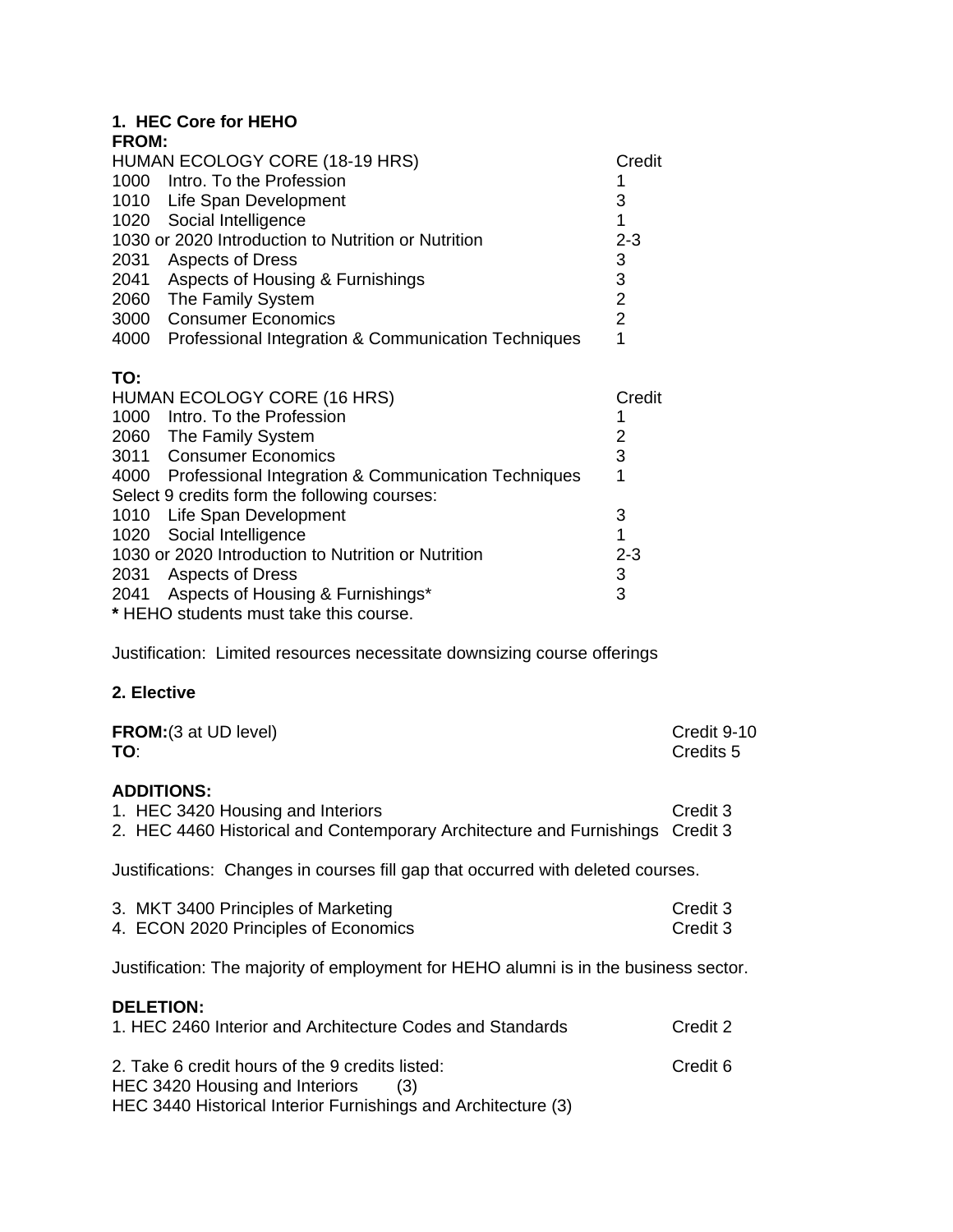HEC 4440 Contemporary Furnishings and Architecture (3)

Justification: Due to limited resources, HEC 2460 content incorporated into other courses and HEC 3440 and 4440 merged into a new course, HEC 4460.

3. FIN 3430 Real Estate Finance and Appraisal Credit 3

# **Curriculum Changes in Human Ecology: Merchandising and Design Concentration (HEME)**

### **Effective Date: 2010/2011**

#### **CHANGES:**

|              | 1. HEC Core for HEME                                                      |                           |
|--------------|---------------------------------------------------------------------------|---------------------------|
| <b>FROM:</b> |                                                                           |                           |
|              | HUMAN ECOLOGY CORE (18-19 HRS)                                            | Credit                    |
|              | 1000 Intro. To the Profession                                             |                           |
|              | 1010 Life Span Development                                                | 3                         |
|              | 1020 Social Intelligence                                                  | 1                         |
|              | 1030 or 2020 Introduction to Nutrition or Nutrition                       | $2 - 3$                   |
|              | 2031 Aspects of Dress                                                     | $\mathbf{3}$              |
|              | 2041 Aspects of Housing & Furnishings                                     | $\frac{3}{2}$             |
|              | 2060 The Family System                                                    |                           |
|              | 3000 Consumer Economics                                                   | $\overline{2}$            |
|              | 4000 Professional Integration & Communication Techniques                  | 1                         |
|              |                                                                           |                           |
| TO:          |                                                                           |                           |
|              | <b>HUMAN ECOLOGY CORE (16 HRS)</b>                                        | Credit                    |
|              |                                                                           |                           |
|              | 1000 Intro. To the Profession                                             | 1                         |
|              | 2060 The Family System                                                    | $\overline{2}$            |
|              | 3011 Consumer Economics                                                   | 3                         |
|              | 4000 Professional Integration & Communication Techniques                  | 1                         |
|              | Select 9 credits form the following courses:                              |                           |
|              | 1010 Life Span Development                                                | 3                         |
|              | 1020 Social Intelligence                                                  | 1                         |
|              | 1030 or 2020 Introduction to Nutrition or Nutrition                       | $2 - 3$                   |
|              | 2031 Aspects of Dress*                                                    | $\ensuremath{\mathsf{3}}$ |
|              | 2041 Aspects of Housing & Furn.<br>* HEME students must take this course. | 3                         |

### **2. HEC Electives**

| <b>FROM:</b> | 3 hours must be upper division                                         | Credits 6 |
|--------------|------------------------------------------------------------------------|-----------|
|              | <b>TO: HEC Directed Electives</b><br>Select from the following courses | Credit 6  |
|              | HEC 2300 Tailoring (3)                                                 |           |

HEC 2300 Tailoring (3) HEC 3300 Apparel Design (3) HEC 4340 History of Dress (3) HEC 4990 Internship (3-6)

# **3. Electives**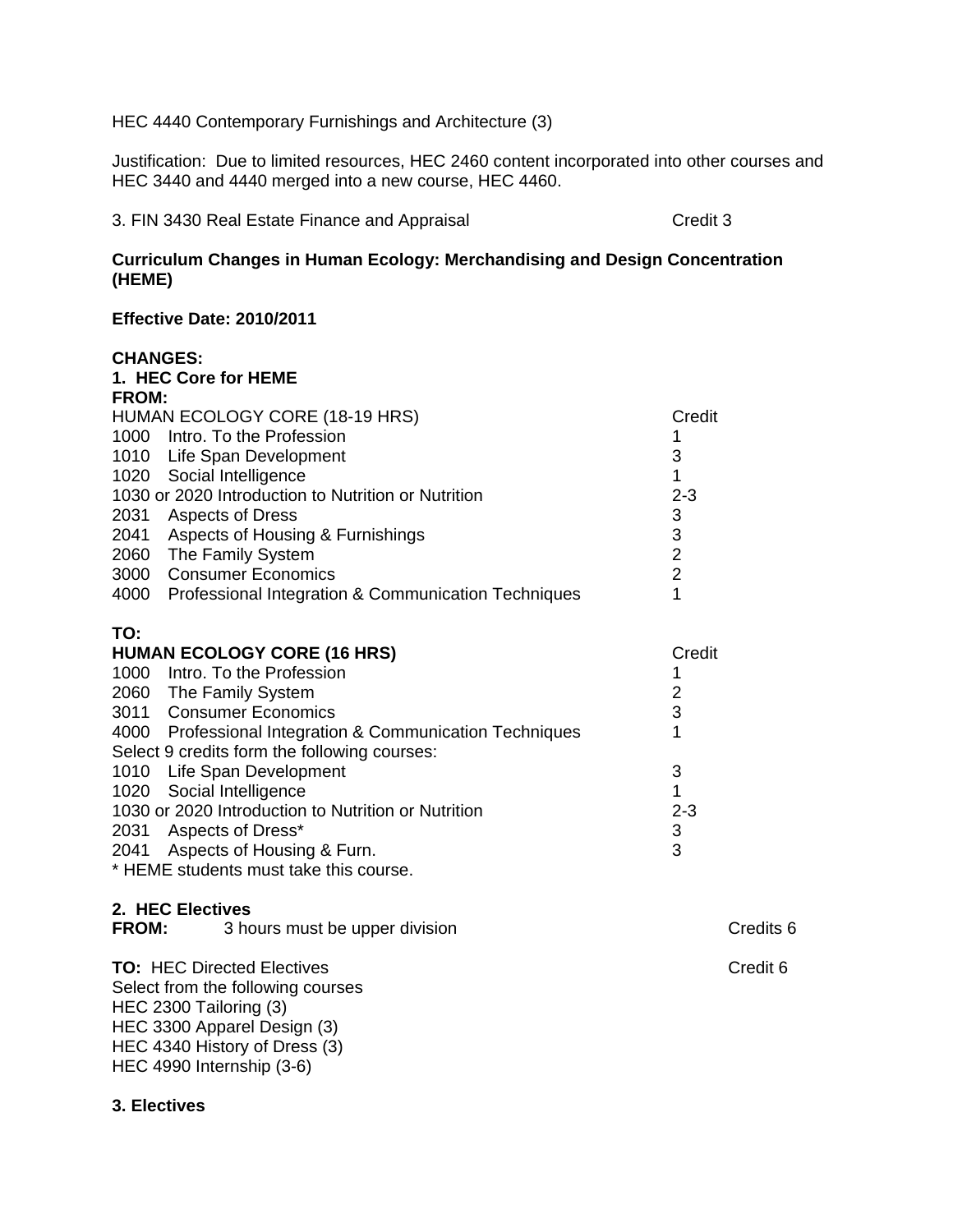| <b>FROM:</b><br>TO: | 3 hours must be upper division<br>5 hours must be upper division                                               | Credit 6<br>Credit 10 |
|---------------------|----------------------------------------------------------------------------------------------------------------|-----------------------|
| <b>ADDITIONS:</b>   | 1. HEC 2032 Construction and Analysis of Apparel and Interior Accessories<br>2. HEC 3420 Housing and Interiors | Credit 4<br>Credit 3  |
| <b>DELETIONS:</b>   | 1. HEC 1300 Clothing Construction<br>2. HEC 2320 Analysis of Apparel and Furnishings                           | Credit 3<br>Credit 3  |

**Motion.** Dr. Bailey moved to approve the changes effective 2010/2011. The motion was seconded by Dr. Eisen.

Dr. Isbell stated that under the HEHO curriculum, "Microeconomics 2020" should be "Microeconomics 2010.

This was accepted as a friendly amendment and the motion carried.

### **Appproval of Dual Degree Program from the College of Business**

The following proposal for a Dual Degree Program between TTU and FH Aachen was submitted from the College of Business:

# **Proposal Dual Degree Programme TTU – FH Aachen**

The idea behind this programme is to give students from both institutions the chance to experience the culture, language and education system of the other country by studying one year at the respective partner institution. To increase the benefit for the students they will achieve a degree from both universities, provided they successfully complete the entire programme.

#### **TTU students:**

Students from TTU will come to Aachen in their 3<sup>rd</sup> year of study and be enrolled into Year 2 of the FH Aachen programme *Business Studies / Anglophone Countries*.

They study the modules offered in Semesters 3 and 4 (most of them will be offered in English and German so students can choose), as long as they have not yet studied these subjects at TTU. If they already have done some of the classes, they have to fill up their programmes with specialisation modules of Semester 5 (some of which are offered in English e.g.: EBM – The Management Practice; Financial Services; International Business; Principles of International Economics). They have to complete one academic year, which means they have to achieve 60 ECTS credits (each module carries 5 ECTS credits, so a total of 12 modules is required for the year).

The candidates will then go back and study the final year at TTU.

# **Programme for TTU students at FH Aachen:**

- Microeconomics
- Introduction to Information Systems 1
- Marketing
- Accounting 2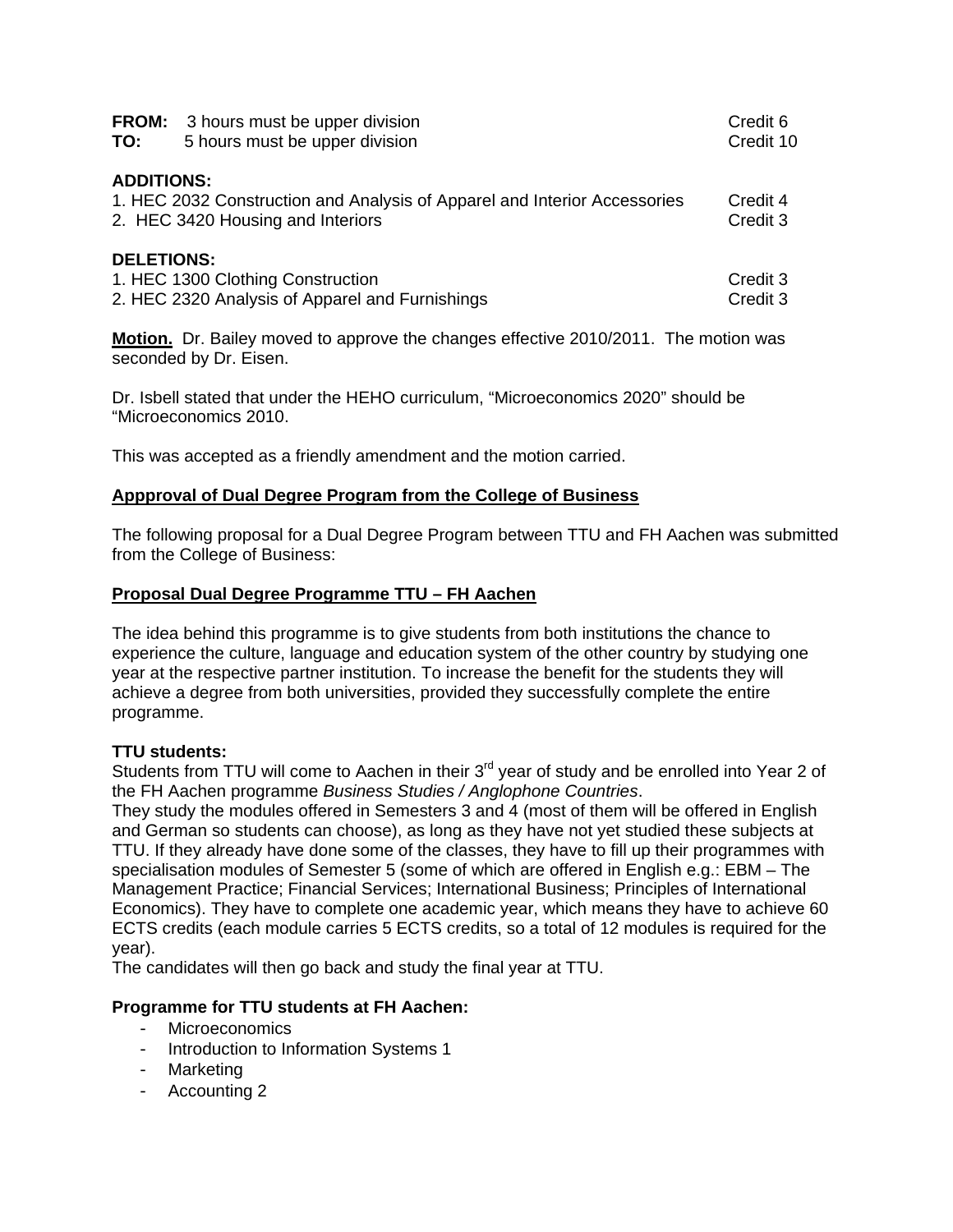- Finance
- Business German
- Macroeconomics
- Introduction to Information Systems 2
- Organisation
- Introduction to Operations-Management
- Introduction to Management Accounting
- EBM The Business Environment

### **Final Thesis**

To complete their (German) BA studies, students from TTU have to write a thesis in their final year, which has to meet certain conditions fixed in *Guidelines for the final thesis* (see Annex 3). For the final thesis the students will have one examiner from TTU and one examiner from FH Aachen.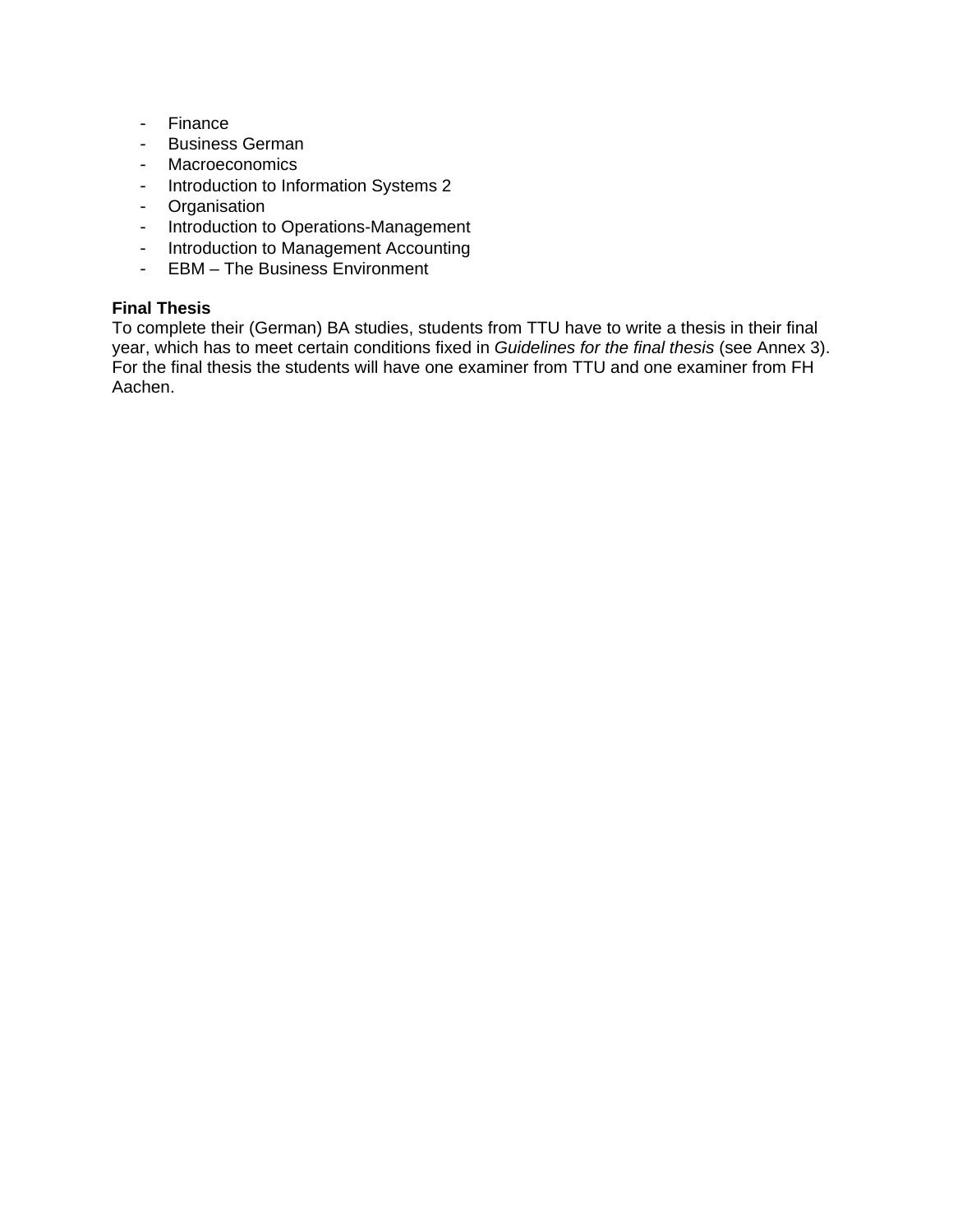# **FH Aachen students:**

Students of the FH Aachen Programme *Business Studies / Anglophone Countries* will spend their final year at TTU (Year 3 for them, Year 4 at TTU)

### **Programme for FH Aachen students at TTU:**

| - Business Strategy                          | 3 crh (6 ECTS)   |
|----------------------------------------------|------------------|
| - 7 business courses from catalogue Annex 1* | 21 crh (42 ECTS) |
| - final thesis                               | 6 crh (12 ECTS)  |

This is a total of 30 credit hours and would fulfil the FH Aachen requirements (of 60 ECTS credit points).

\* - preferably courses from Year 4 and not more than two courses from the "DS"-area

# **Final Thesis**

To complete their (German) BA studies, students from FH Aachen have to write a thesis, which has to meet certain conditions fixed in *Guidelines for the final thesis* of FH Aachen (see Annex 3).

For the final thesis the students will have one examiner from TTU and one examiner from FH Aachen.

# **Fees<sup>1</sup>**

Students from TTU will not have to pay any tuition fees during their stay at FH Aachen, just an enrolment fee of about 200 Euros per semester (which includes a public transport ticket for the entire state of North Rhine-Westphalia).

When they go back for their final year to finish the studies at TTU they still have to re-register at FH Aachen but only pay an enrolment fee of about 100 Euros per semester.

Students from FH Aachen will not have to pay tuition fees as long as exchange figures are balanced. Otherwise they pay in-state tuition of \$6,038 plus living expenses for their year of study at TTU.

 $\overline{a}$ 

<sup>&</sup>lt;sup>1</sup> As of January 2011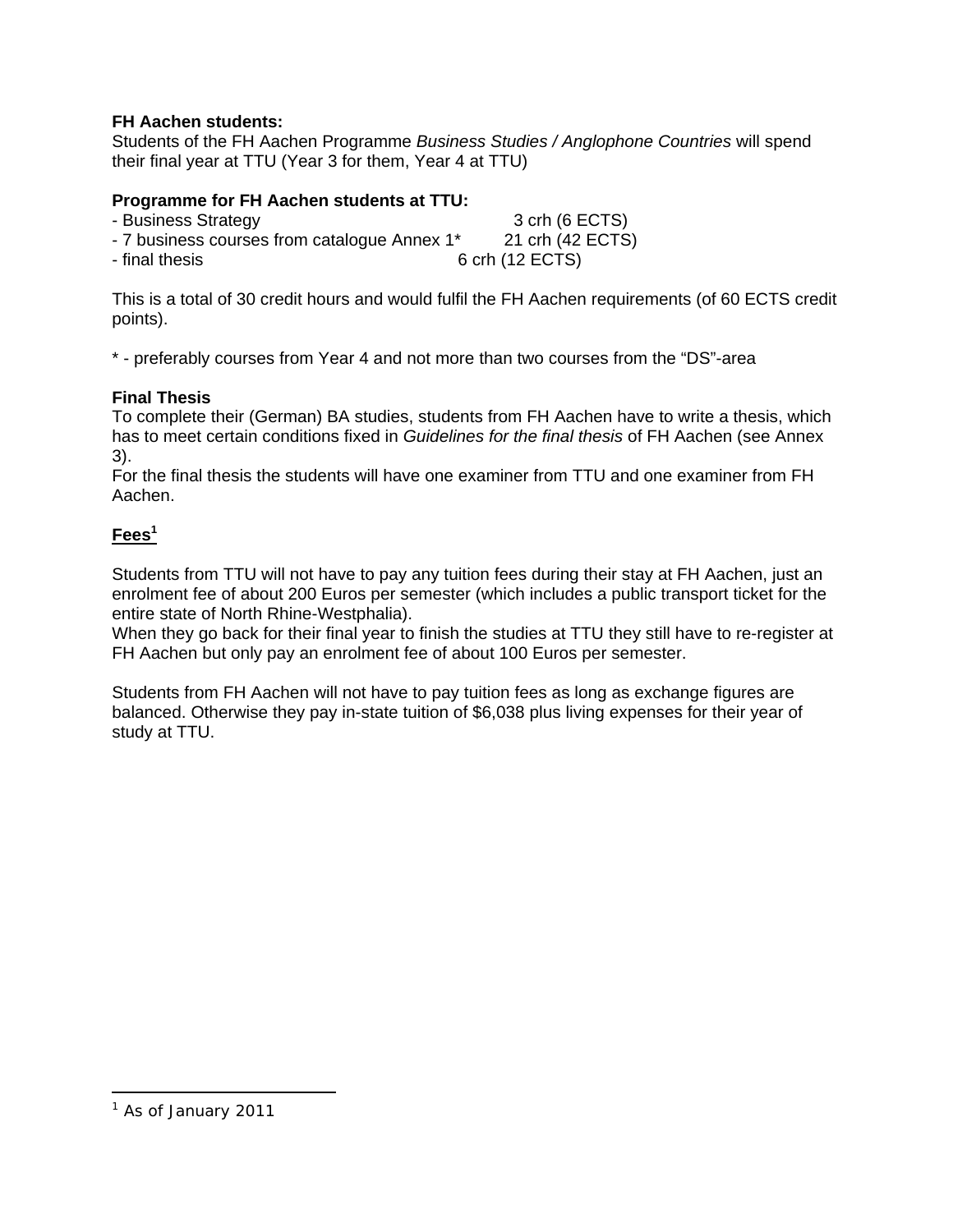# **Annex 1 – Options for the Specialisation courses**

| <b>ACCT 3170</b>                | <b>Financial Accounting and Reporting I</b>    |
|---------------------------------|------------------------------------------------|
| <b>ACCT 3180</b>                | <b>Financial Accounting and Reporting II</b>   |
| <b>ACCT 3210</b>                | <b>Cost Accounting</b>                         |
| <b>ACCT 3330</b>                | <b>Federal Tax</b>                             |
| <b>ACCT 3620</b>                | Auditing                                       |
| <b>ACCT 4230</b>                | <b>Advanced Managerial Accounting</b>          |
| <b>ACCT 4530</b>                | Governmental and Not-for-Profit Accounting     |
| <b>ACCT 4600</b>                | Forensic Accounting and Fraud Accounting       |
| <b>BMGT 3600</b>                | <b>International Management</b>                |
| <b>BMGT 3630</b>                | Human Resource Management                      |
| <b>BMGT 3720</b>                | <b>Business Communications</b>                 |
| <b>BMGT 4120</b>                | <b>Compensation Administration</b>             |
| <b>BMGT 4410</b>                | <b>Conflict Management and Negotiation</b>     |
| <b>BMGT 4610</b>                | Leadership and Employment Development          |
| <b>DS 3810</b>                  | <b>Business Applications of Microcomputers</b> |
| <b>DS 3830</b>                  | <b>COBOL Programming</b>                       |
| <b>DS 3850</b>                  | <b>Advanced Business Data Processing</b>       |
| <b>DS 3860</b>                  | <b>Business Database Management</b>            |
| <b>DS 3870</b>                  | <b>Business Web Applications Development</b>   |
| <b>DS 4010</b>                  | <b>Decision Support Systems</b>                |
| <b>DS 4125</b>                  | <b>Computer Forensics and Investigations</b>   |
| <b>DS 4250</b>                  | <b>Business Data Communications</b>            |
| <b>DS 4260</b>                  | <b>Network Security and Forensics</b>          |
| <b>DS 4330</b>                  | <b>Management Systems Analysis</b>             |
| <b>FIN 3210</b>                 | Intermediate Financial Management              |
| <b>FIN 3410</b>                 | <b>Principles of Real Estate</b>               |
| <b>FIN 3430</b>                 | <b>Real Estate Finance and Appraisal</b>       |
| <b>FIN 3610</b>                 | <b>Risk Management and Insurance</b>           |
| <b>FIN 3830</b>                 | <b>Fundamentals of Investment</b>              |
| <b>FIN 4230</b>                 | <b>Advanced Financial Decision Analysis</b>    |
| <b>FIN 4470</b>                 | <b>Investment Challenge</b>                    |
| <b>FIN 4510</b>                 | <b>International Trade and Finance</b>         |
| <b>FIN 4610</b>                 | <b>Commercial Banking</b>                      |
| FIN 4620                        | <b>Advanced Commercial Banking</b>             |
| <b>FIN 4910</b>                 | <b>Multinational Financial Management</b>      |
| <b>MKT 3310</b>                 | Services Marketing                             |
| MKT 3430                        | <b>Advertising Principles</b>                  |
| <b>MKT 3650</b>                 | Sales Management                               |
| <b>MKT 3900</b>                 | <b>Entrepreneurship/Small Business</b>         |
| <b>MKT 4100</b>                 | <b>International Marketing</b>                 |
| <b>MKT 4500</b>                 | <b>Retail Marketing Management</b>             |
| <b>MKT 4530</b>                 | <b>Consumer Behavior</b>                       |
| <b>MKT 4550</b>                 | <b>Business Marketing Management</b>           |
| <b>MKT 4620</b><br>$MKT$ $A730$ | Marketing Research<br>Markoting Stratogy       |
|                                 |                                                |

MKT 4730 Marketing Strategy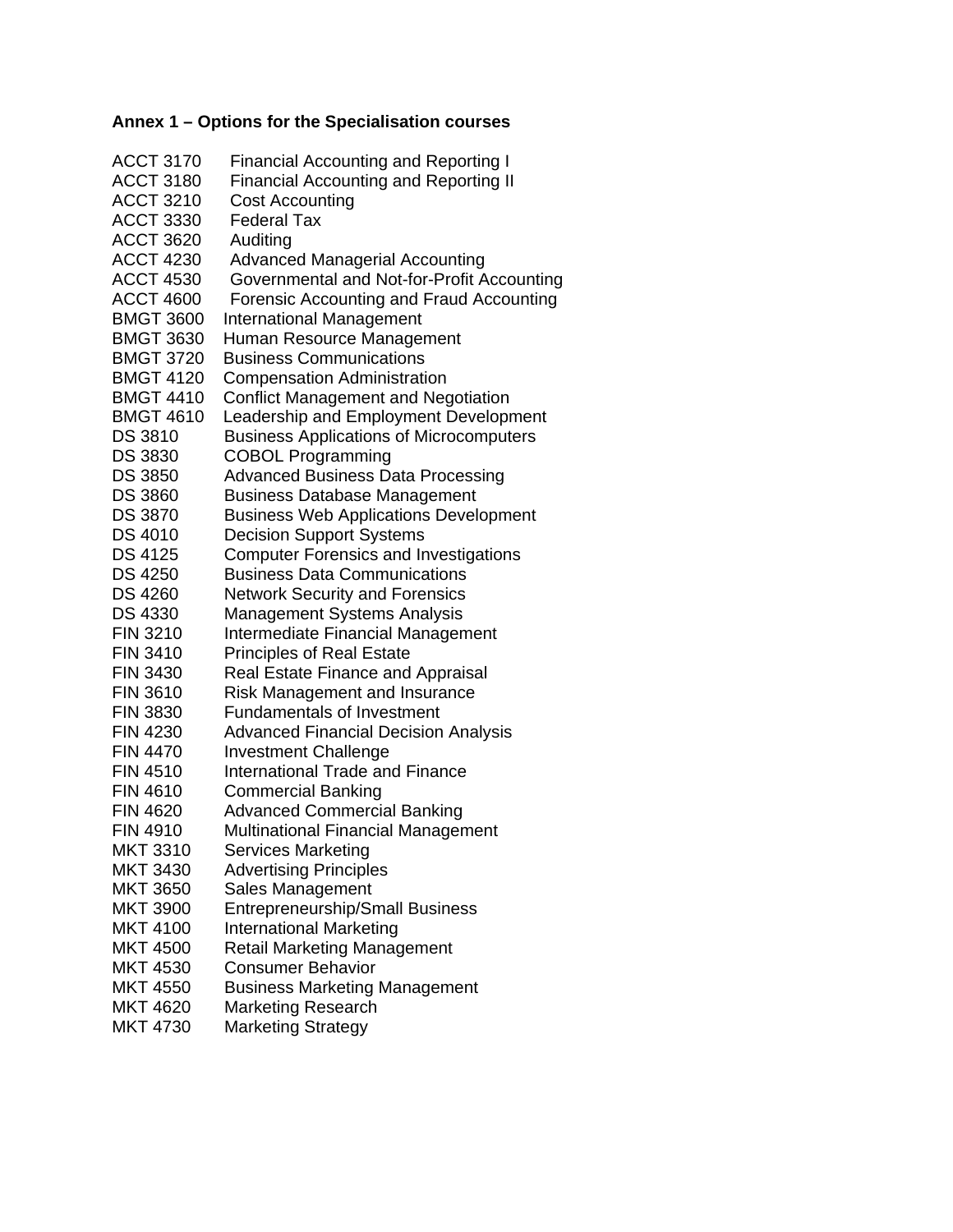# **Annex 2**



**Bachelor of Science of Tennessee Tech University and Bachelor of Arts of FH Aachen**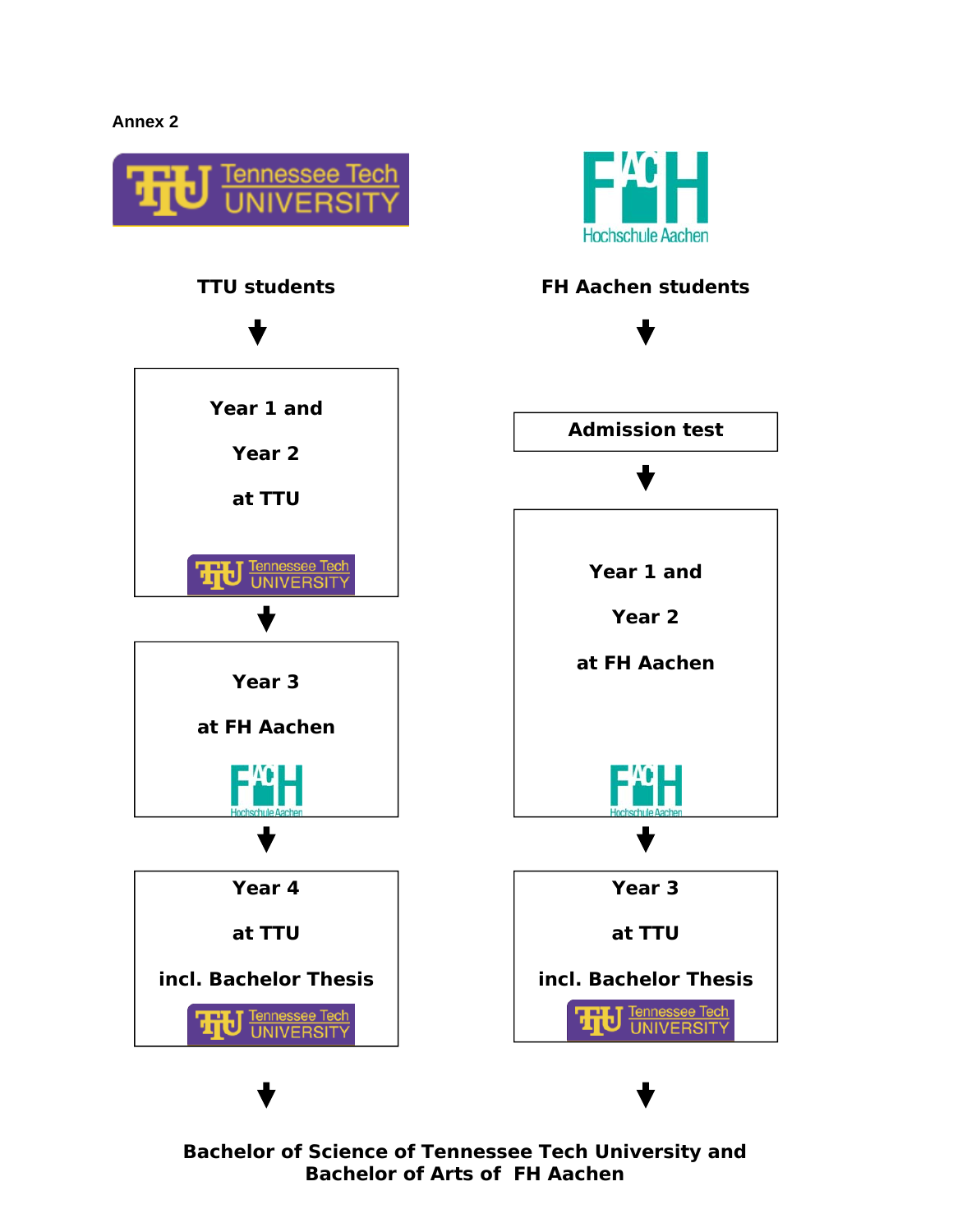### **Annex 3 –Guidelines for the final thesis**

### **1.Compulsory Aspects (may only be deviated from after justified proposal addressed to the Examination Committee)**

1.1 Number of copies

Three copies have to be handed in to the Examination Committee.

In addition to the paper copies each thesis has to be saved digitally on a disk (Recommendation: WORD) and handed over to the Examination Committee. The disk has to be put in a special pocket in the reverse cover of the thesis.

### 1.2 Cover

The thesis's binding has to have a steady back. Ring-binding will not be accepted.

1.3 Formal order

The formal order of theses has to be as follows:

- 1.0 Blank Sheet
- 2.0 Title Page
- 2.1 Abstract
- 2.2 Prologue (if necessary)
- 3.0 Contents
- 4.0 Index of abbreviations, index of illustrations, index of tables (if necessary)
- 5.0 Text
- 6.0 Index of literature
- 7.0 Appendix
- 8.0 Final statement
- 9.0 Curriculum Vitae
- 10.0 Blank sheet
- 11.0 Loose enclosures in the cover pocket

Except of blank sheets and the title page each page has to be numbered with the title page as first page.

#### 1.4 Curriculum Vitae

Each thesis closes with a short version of the candidate's curriculum vitae, mentioning schools visited, final examinations taken and jobs done. A digital photograph of the candidate has to be enclosed.

#### 1.5 Preparation time

The preparation time (from topic setting to final hand-in to the Examination Office) lasts three months. Exceptionally, it may be extended up to four weeks after a justified proposal handed in to the Examination Office before the end of the regular preparation time.

When setting the time schedule for the preparation, it is strongly recommended to set the last week aside for technical problems that may occur (e.g. PC problems, printing problems, binding problems, etc.).

Even a postponement of one day leads to a deferral of the colloquium.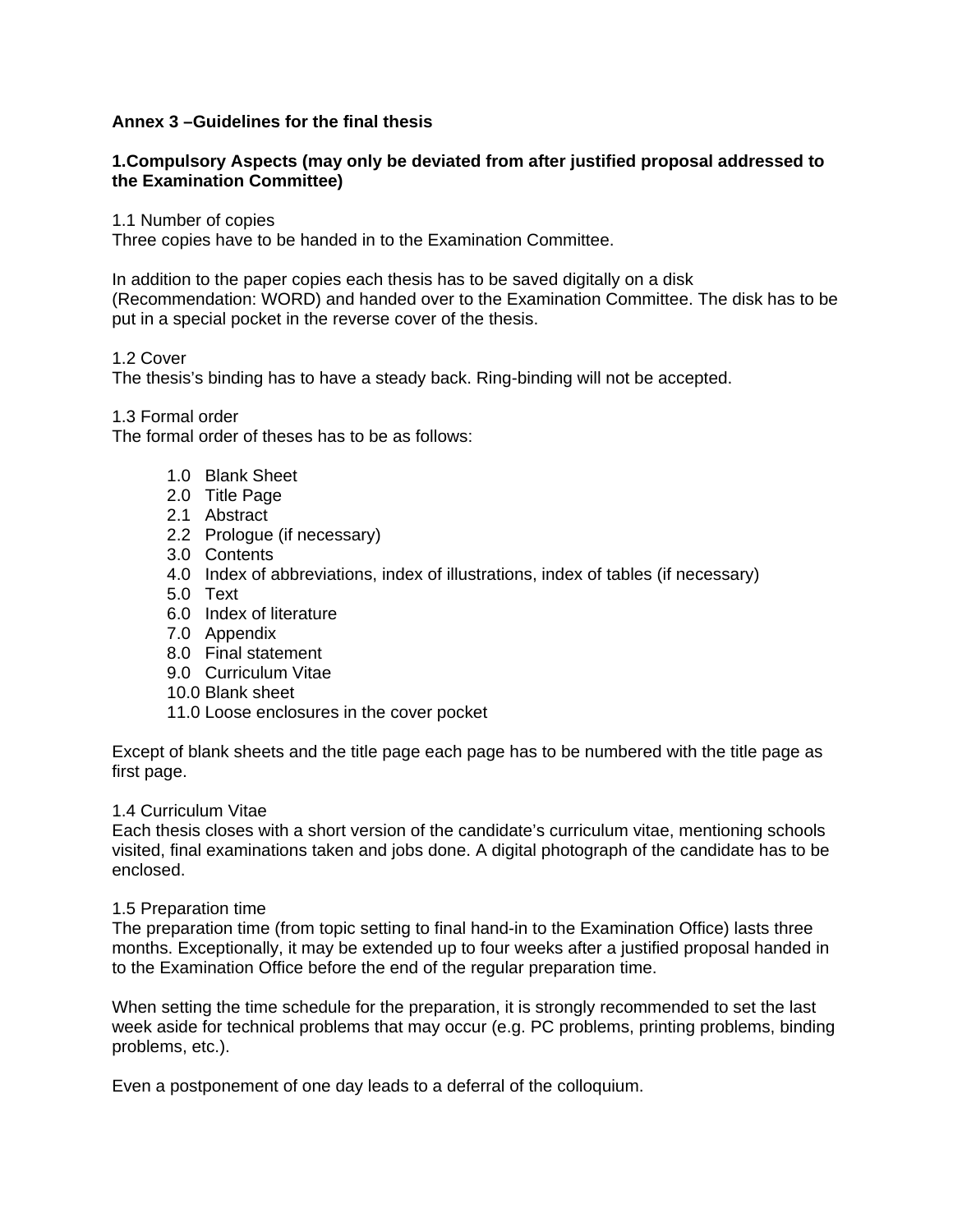#### 1.6 Group work

The thesis may be accepted as group work if the single candidates' performances can be clearly identified e.g. by segments, pages or other objective criteria.

#### 1.7 Change of topic

Within the first four weeks of preparation time the topic of the thesis may be changed once (without giving reasons).

### 1.8 Abstract

The intention of the abstract is to inform the reader shortly and concisely about the contents of the thesis. Therefore the main results and their derivation have to be illustrated here. The abstract shall not amount to more than one page (DIN A4) or roughly 250 words.

### **2. Other recommendations for the design of the thesis (may be altered if supervisor agrees)**

# 2.1 Length

The thesis shall consist of about 60 pages; certain topics may require a deviation from this rule which has to be sanctioned by the supervising professor.

### 2.2 Structure

The structure of the thesis ought to follow the common instructions for scientific papers.

#### 2.3 Abbreviations

Generally, abbreviations are to be avoided in texts. Common and generally known abbreviations will be accepted. Not allowed are abbreviations out of convenience (e.g. Internat'l, Managem't). Factual Abbreviations used in the scientific field of interest may be accepted, they have to be explained in a Table of Abbreviations.

#### 2.4 Quotations

For instructions on quotations please see *Guidelines of the Business Faculty*.

#### 2.5 Bibliography

For instructions on the Bibliography, please see *Guidelines of the Business Faculty*

# 2.6 Typeface and setting

If not agreed otherwise with the supervising professor, the following may be chosen:

- Typeface Arial, Times New Roman (not "condensed" or "wide")
- typesize within the text: 12pt
- typesize for footnotes 9: pt
- line pitch within the text: 18 pt
- line pitch within the footnotes: 9 pt
- page frame top, bottom, right: 2 cm
- page frame left: 5 cm
- typesetting with hyphening

# 2.7 Language

Generally, theses have to be written in German. Exemptions are made for international study programmes.